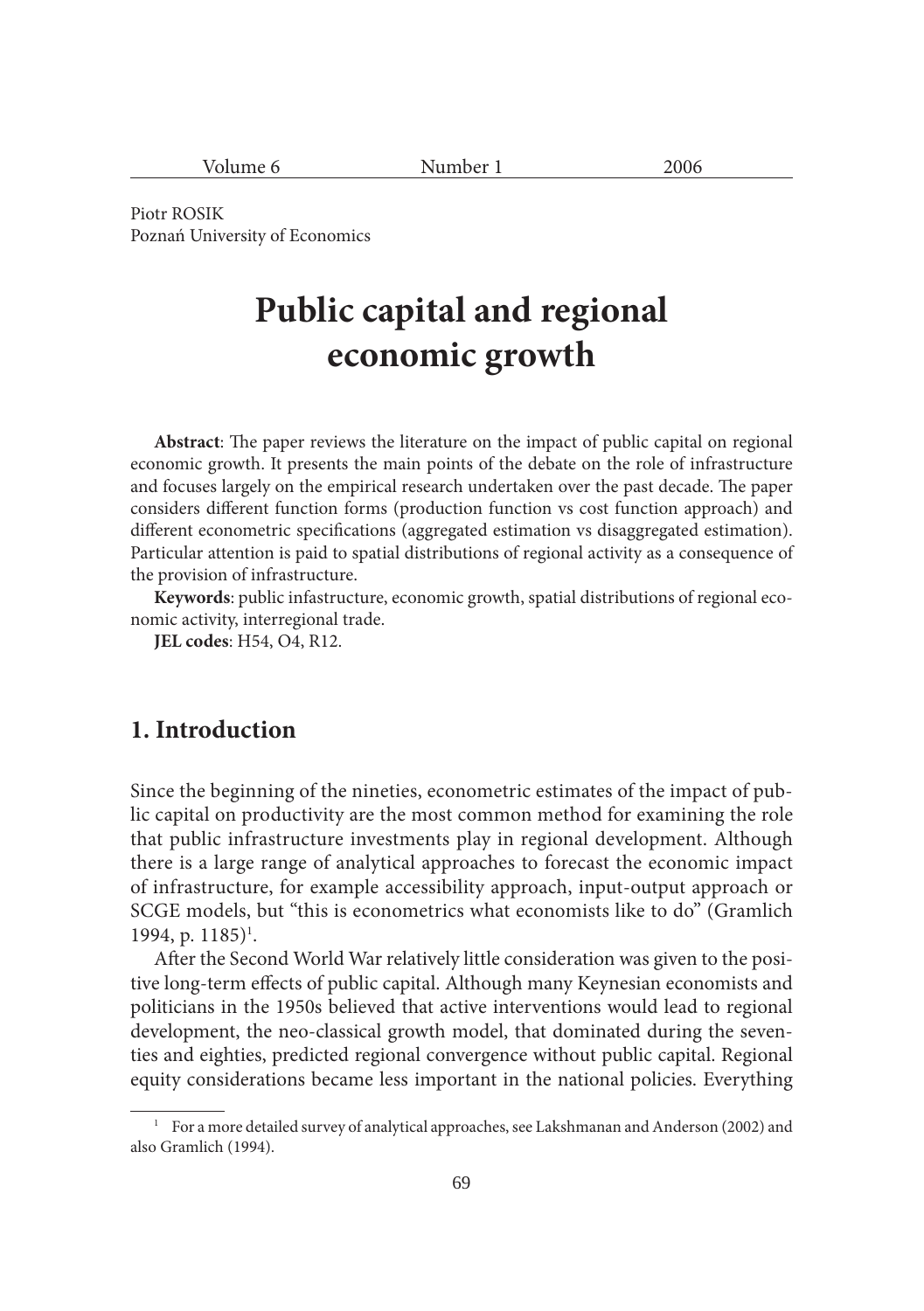changed in the late 1980s and early 1990s. Infrastructure investments became one of the most frequent topics for econometric research. The explosion of researches on the returns to infrastructure seemed to be connected in some way with a recent trend in the literature: the new growth theory. The new growth theory emphasizes the role of increasing returns to scale in production, which are major sources of economic growth. An intensive investment in knowledge, human capital or infrastructure can be regarded as explanation for the existence of increasing returns (Barro 1990). According to the new or endogenous growth theory, public infrastructure investments therefore might be defended on efficiency grounds.

Moreover, at the beginning of the 1990s, there was a growing consensus among academic researches and political leaders on the need of trade liberalization, both in the USA (NAFTA) and Europe (the Treaty on European Union, signed in Maastricht). One of the main goals of uniting Europe was to establish and develop Trans-European Networks (TEN). The objective of the common network infrastructure in Europe was to strengthen economic, social and territorial cohesion within regions and countries in Europe. Economists showed that since the early 1980s inequalities within regions in the European Union countries have risen (Duro 2001). Political leaders thought that the proper way to stop the process of regional divergence is to develop interregional infrastructure and increase the accessibility of peripheral regions, raising their level of competitiveness. According to politicians, public infrastructure investments therefore might be defended not only on efficiency but also on equity grounds.

All the above mentioned facts were important, but the main reason for debate on the role of public infrastructure in economic growth and public capital productivity was neither trade liberalization nor cohesion projects. The works of Aschauer, especially "Is Public Expenditure Productive?" (Aschauer 1989), drew particular attention to infrastructure.

# **2. The production function approach**

The authors of articles on economic growth before Aschauer, rarely treated infrastructure as an important factor in private production. Production functions were estimated by assuming two conventional factors; labor and private capital. However, Aschauer was not the first author to include public capital as a factor of production. There were a few exceptions. At the beginning of the 1970s Mera estimated productivity of the so called 'social overhead capital' in Japanese regions (Mera 1973). According to Mera, public capital was productive for three main economic sectors and its marginal productivity was comparable with the marginal productivity of private capital. Mera emphasized that during the period of restructuring of the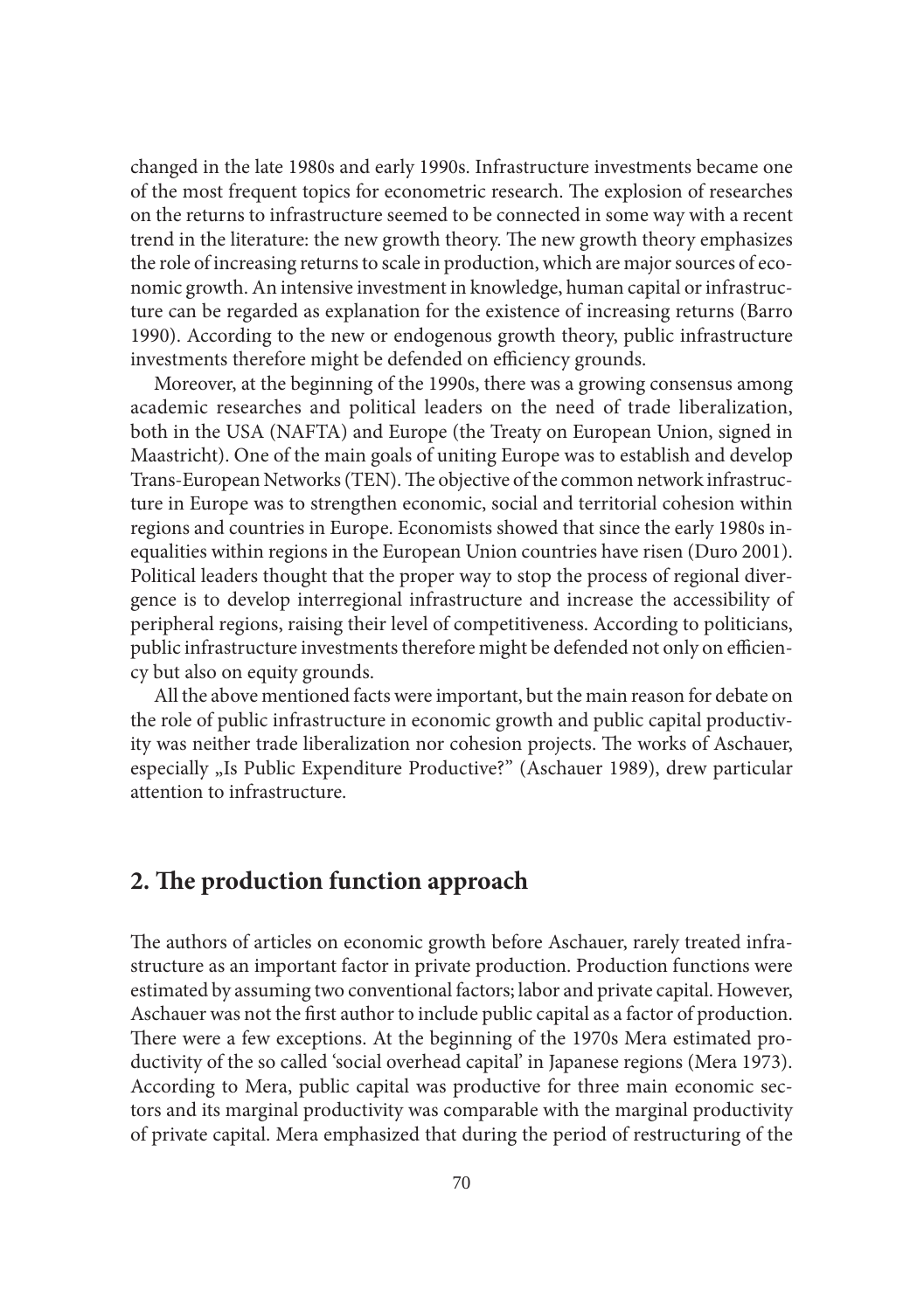Japanese economy 1954-1963, the most effective part of infrastructure was transportation and communication 'social capital'2 .

Other notable exceptions of empirical studies, that had considered the role of infrastructure before the late 1980s are these of Ratner (1983) or Eberts (1986) and in Europe Biehl (1986). The results of the above works were not so widely criticized and commented on as these of Aschauer. This is Aschauer who sent a signal to the rest of the economists to develop the methodology and measurement of public capital productivity.

A common specification is that of the well known neoclassical model of the production function. Aschauer and many others have expanded the production function to include public capital as an additional input. Using a frequently applied Cobb-Douglas production function form, the equation looks as follows:

$$
Y = AKP^{\alpha}L^{\beta}KG^{\gamma}.
$$
 (1)

Where *Y*is output, *A* is the level of technology or Hicks-neutral technical change, *KP*is the private capital stock, *KG* is the stock of public capital, *L*is the labor force, *α, β, γ* are the elasticities of output with respect to private capital, labor and public capital respectively. After translating the equation into logarithms, the linear function that can be estimated looks as follows:

$$
\ln Y = \ln A + \alpha \ln KP + \beta \ln L + \gamma \ln KG. \tag{2}
$$

#### 2.1. The Aschauer's approach

In his article Aschauer (1989) estimates the production function for the USA using aggregated national time series data for the 1949 to 1985 period. He also adds a capacity utilization variable CU to control the effects of the business cycle and time counter variable "*t*" to incorporate the influence of disembodied technological progress. Aschauer's results look as follows (1989, p. 183):

$$
\ln Y - \ln KP = -5.60 + 0.010t + 0.29(\ln L - \ln KP) - 0.44 \ln KP +
$$
  
+ 0.36 \ln KG + 0.45 \ln CU.  
(3)  
(3)

Where values of t-statistics are in parentheses. Aschauer concludes that there is a very strong and positive relationship between public capital stock in the USA and

<sup>&</sup>lt;sup>2</sup> Mera (1973) also outlined many methodological problems raised again by the critics of Aschauer.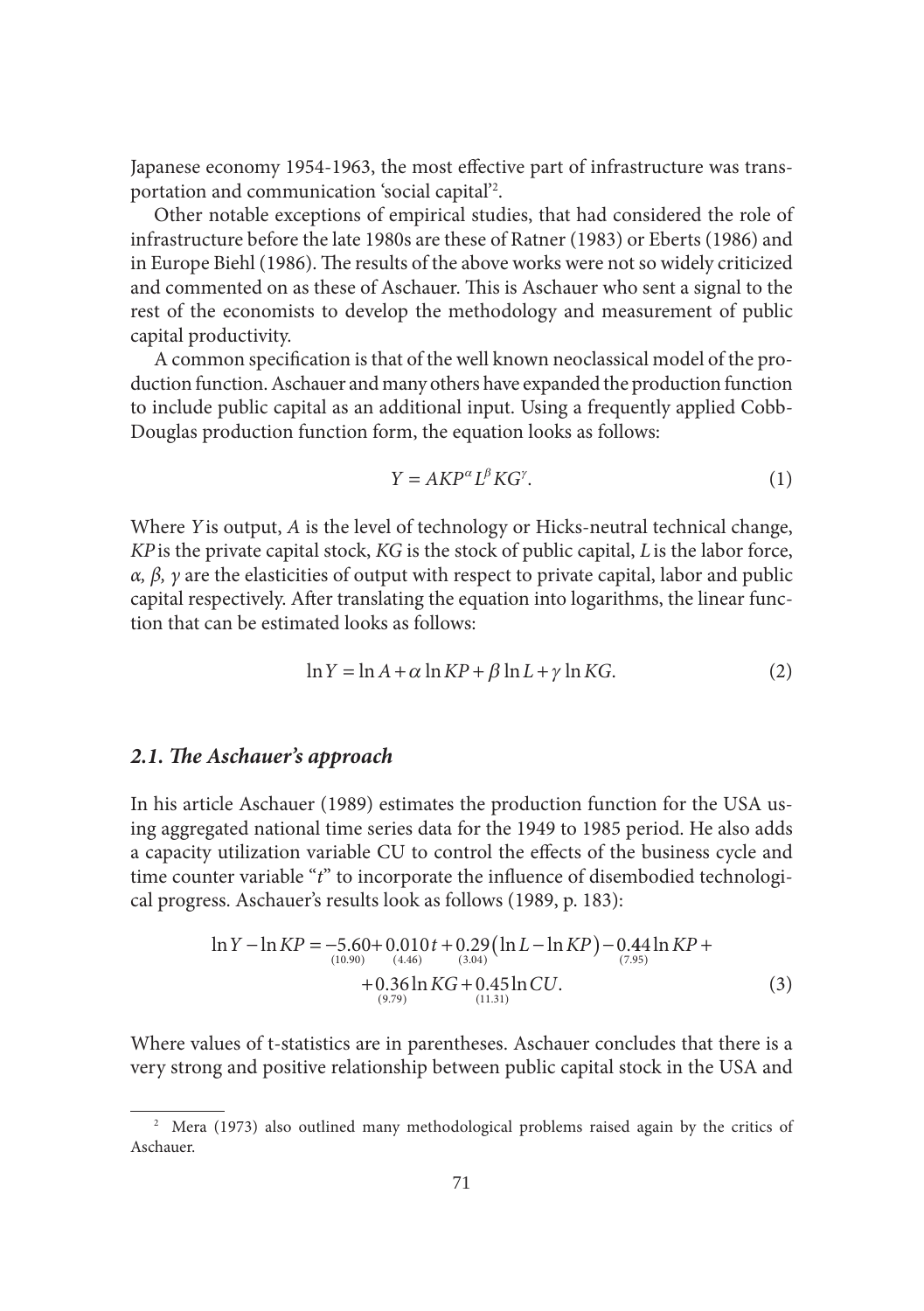the level of output (measured as a level of private sector productivity). The estimated elasticity of output with respect to public capital is 0.36. The coefficient is statistically significant. It implies that a 1 percent increase in public capital stock, *ceteris paribus*, leads to an average of a 0.36% percent growth of private sector output per unit of private capital. Aschauer estimates the above production function for different periods. Empirical results show that the elasticity increases to 0.56 during the 1949 to 1967 period. Aschauer concludes that the most productive type of public capital is the so called "core infrastructure" which means transport infrastructure, electrical and gas facilities, water systems and sewers. For example, Aschauer reports results for the trucking industry as follows (1989, p. 188):

$$
\ln Y_m - \ln L_m = -7.74 - 0.76 \ln L_m - 0.33 \ln KP_m ++ 0.80 \ln KGH + 0.61 \ln CU.(5.70)
$$
 (3.56)

Where  $Y_{\mu}$ ,  $L_{\mu}$ ,  $KP_{\mu}$  are output, labor force and private capital in the trucking industry, *KGH* is net stock of public highways. The estimated elasticity of output per employer in the trucking industry with respect to public highways stock is 0.80 at a high degree of statistical significance. The equations  $(3)$  and  $(4)$  provide some information on returns to scale. The sum of output elasticities of the factor inputs in equations exceeds one. It means that we obtain increasing returns to scale in all inputs. The neoclassical assumption of constant returns to scale across to all factors is rejected. According to Aschauer's estimates of a Cobb-Douglas production function, the rate of return of public infrastructure (marginal product of the public capital,  $MP_{Kc}$ ) reaches nearly 100%. One can obtain the marginal product of public capital by using the real levels of private business output and public capital stock and the following equation:

$$
\gamma = \frac{MP_{KG}KG}{Y}.\tag{5}
$$

If the rate of return of public capital, as Aschauer claims, is so high or even higher that the marginal product of private capital, one may consider it unusual that private firms complain about imposing taxes to build highways or sewers by the public sector (Gramlich 1994).

Another way in which public capital can lead to economic growth is by raising total factor productivity of all inputs. Aschauer estimates the effect of public capital on total factor productivity. Assuming competitive product and factor markets, when private factors are paid their marginal products, Aschauer's results look as follows (1989, p. 183):

$$
TFP = -1.53 + 0.009 + 0.39 \left( \ln KG - \left( s_{KP} \ln KP + s_L \ln L \right) \right) + 0.41 \ln CU. \tag{6}
$$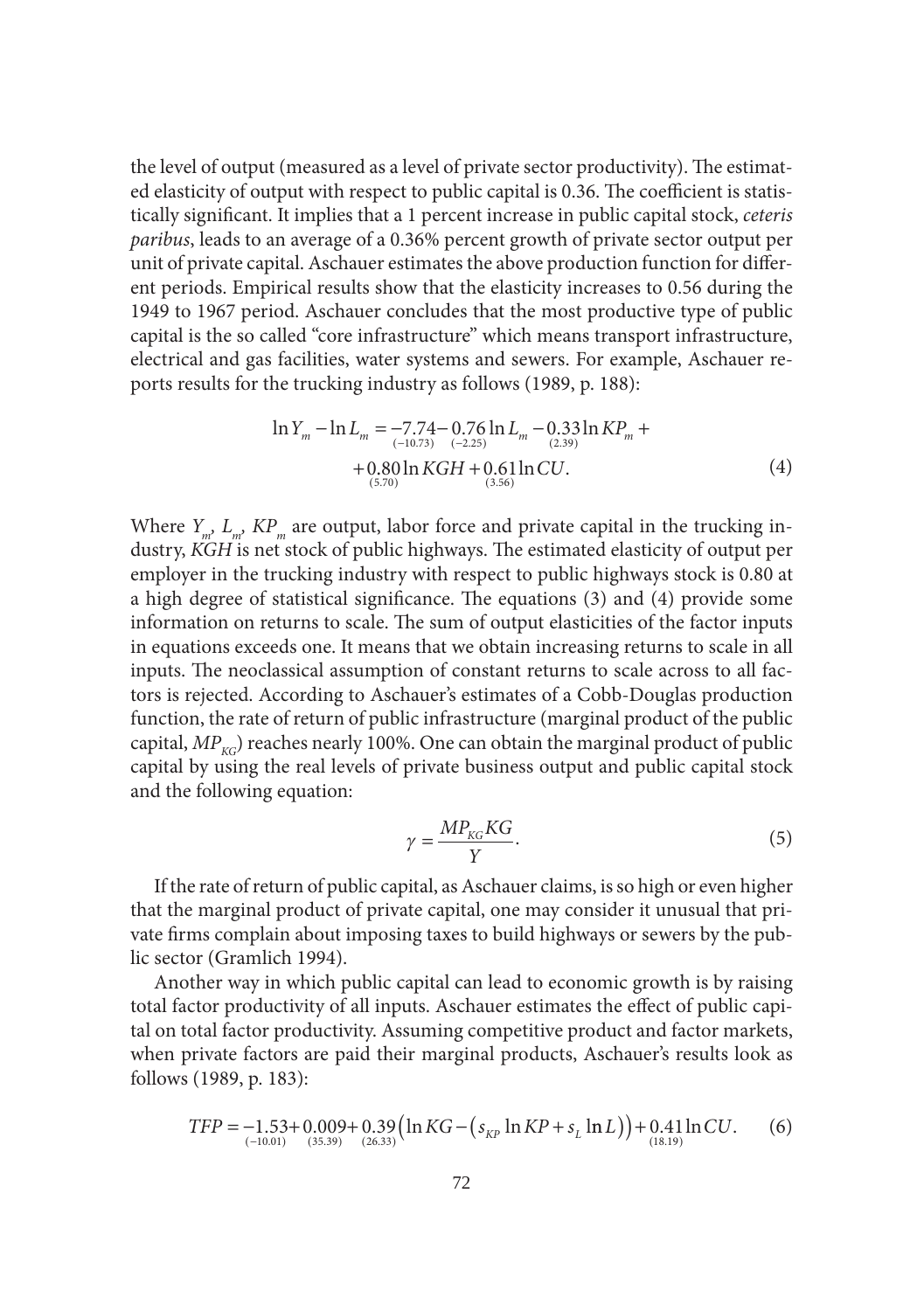Where *TFP* is total factor productivity,  $s_{\kappa P}$ ,  $s_{\iota}$  are shares of private capital and labor respectively. Aschauer finds evidence that a 1 percent increase of public capital stock leads to a 0.39 percent increase of total factor productivity. After the fifties and sixties, when average growth rate of total factor productivity reached 2 percent per annum, *TFP* growth fell in the USA to 0.8 percent in the 1971 to 1985 period. Before Aschauer, the economists explained the decrease in total factor productivity growth by energy prices, research and development, social regulation etc. (Gramlich 1994, p. 1176). According to Aschauer, such a dramatic decrease in productivity was caused by the fall of the level of public investment. The strong positive correlation between public infrastructure and total factor productivity has given rise to the so called "public capital hypothesis" (Seitz 1993). According to this hypothesis the infrastructure raises the marginal product of private capital and is important for private firms' start-ups<sup>3</sup>.

At this point it is worth mentioning that the results of the first works at the beginning of the 1990s were quite similar to those of Aschauer. For example, Munnell (1990a) shows that elasticity of average labor productivity with respect to public capital in the USA in the period 1949 to 1987 was between 0.31 and 0.37, which is very near to Aschauer.

Most of the articles examining the role played by public infrastructure investments in the economic growth of the USA were published in the early nineties. At first glance it appears strange that after mid-nineties there are very few examples of econometric estimates of public capital in America. It looks odd in comparison with Europe and other continents, where such econometric studies were and still are very popular. However, one should remember that the nineties and the beginnings of the 21st century were a period of productivity boom in the USA. The main cause of this boom was high labor effectiveness. The stock of public capital in the USA after mid-nineties has not increased rapidly. These facts could make the American economists look for other causes of changes in productivity.

There are many doubts among economists about the results of Aschauer is works. The high rate of return to public capital obtained by Aschauer seems to be particularly implausible. There is a number of logical and econometric problems. Firstly, one should answer what exactly public capital is and what do we know about the measurement of infrastructure.

## *2.2. What is public capital?*

There are some important differences between "infrastructure" and "public capital". It is difficult to define the two concepts. One of the economists claims that: "infra-

<sup>&</sup>lt;sup>3</sup> Public capital hypothesis is very similar to the conception of "Big Push" put forward in the fifties by Rosenstein-Rodan (1959).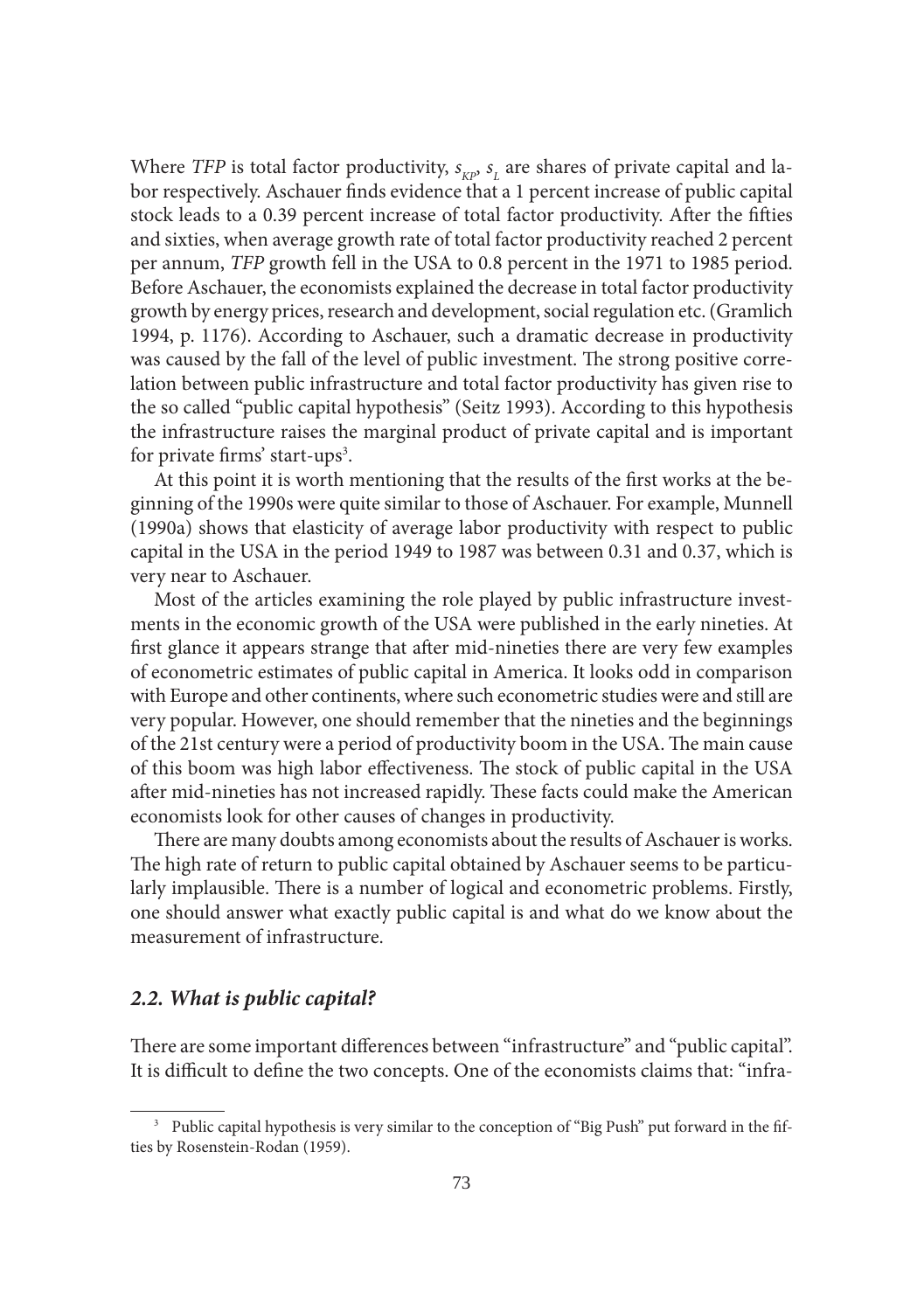structure is what most people consider it to be" (Button 1998, p. 150). According to Gramlich (1994, p. 1177) one of the possible definitions is to treat infrastructure as large capital intensive natural monopolies, which means for example: transport and communication infrastructure, water and sewage systems and energy supply. This is known as technical infrastructure. Tatom (1993a, p. 391) argues that public educational buildings, hospitals, prisons, courts or police and fire protection constitute part of infrastructure. Therefore, according to Tatom, social infrastructure is equally important. The problem is that many of said types of infrastructure, especially technical infrastructure, are private or built as public-private partnership. It is worth mentioning that the European Union enhances and strengthens the PPPs in infrastructure and such a tool appears to be more and more popular. It seems difficult to distinguish between private infrastructure capital stock and other private capital. For this reason, the OECD countries most frequently use the narrow definition of public capital which focuses on infrastructure owned by the public administration.

According to Mas et al. (2000), Spanish economists, who conducted an ambitious project that resulted in the private and public capital stock series for Spain, the definition of public capital refers only to durable, tangible and reproducible assets. Therefore, the intangible assets or value of land should be excluded from the definition. Capital is divided into three groups: private capital, capital owned by the public administration and the remaining infrastructures. The third group comprises infrastructures owned either by public enterprises or by private firms receiving public support. Toll highways and motorways, airports, railways, autonomous ports are not regarded by Spanish economists as public administration stock. This means that the major part of the infrastructure system does not belong to the narrow definition of public capital.

In every country more or less infrastructure may be considered "public capital". The distinction depends on the structure of ownership. However, a definition of public capital still leaves the problem of how to precisely measure it. The most frequently used procedure in many OECD countries is the Perpetual Inventory Method.

#### *2.3. Measuring public capital stock with Perpetual Inventory Method (PIM)*

The PIM derives public capital stock from accumulation of public infrastructure investment series. The public capital statistics carried out in the OECD countries using the PIM show that the public capital stock is obtained by accumulating past purchases of infrastructures over their service lives (Blades 1999). Some basic information needs to be gathered for the PIM. One should know the statistics on gross fixed capital formation, specific deflators, consumption of fixed capital (physical deterioration, obsolescence or damage), average service lives of different infrastructure assets and the mortality functions of these assets. To obtain net capital stock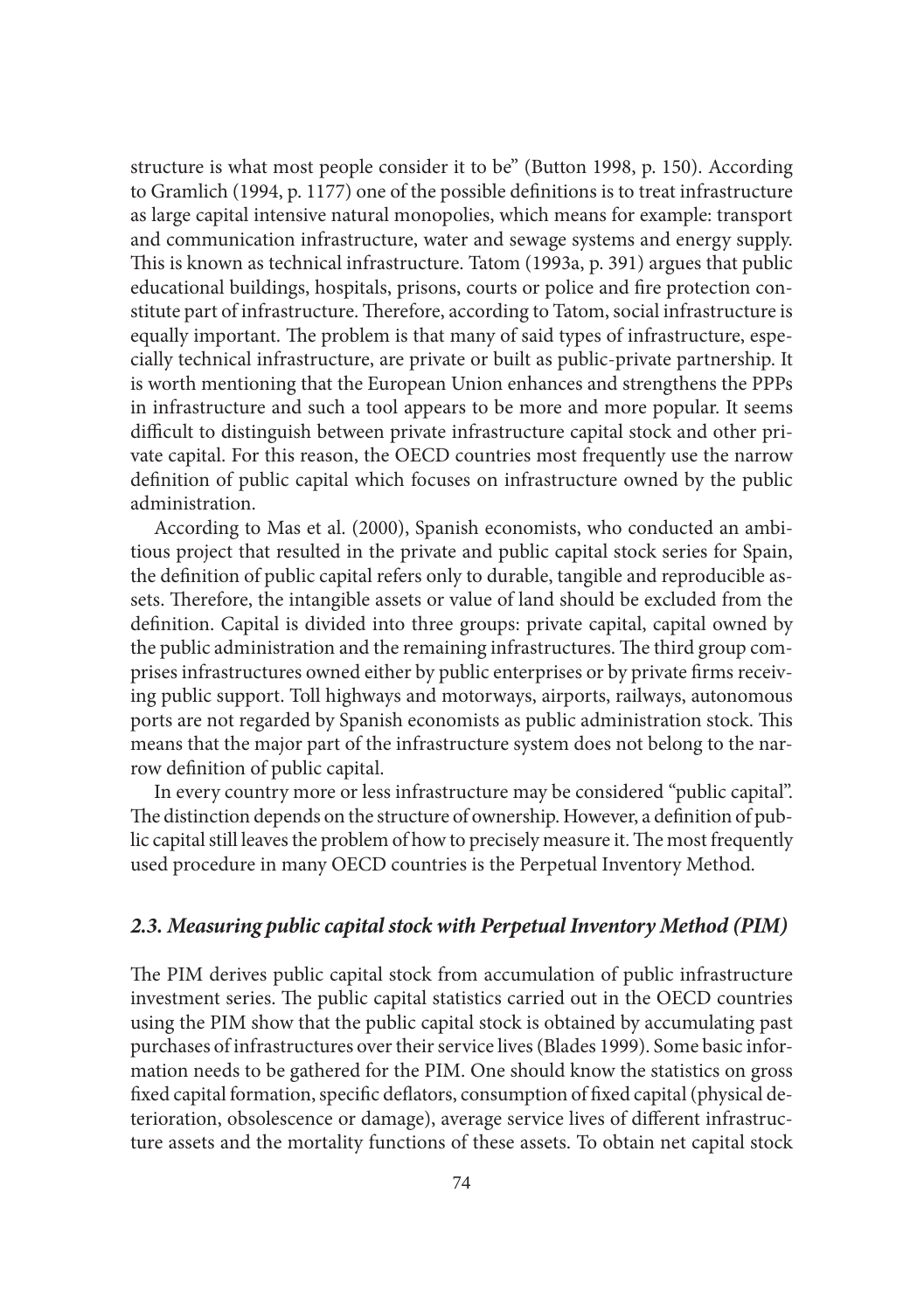one should estimate gross public capital formation and then subtract accumulated capital consumption from gross capital stock. The proper use of price deflator, correct service lives and mortality function and the choice of depreciation method of public capital may pose difficulties in the research.

First, sector-specific deflator should be available because the use of incorrect price deflator can lead to large errors in public capital stock estimates. It happens because the infrastructure assets, namely buildings or construction works, are unique goods. The solution is to use the model pricing. However there is also a problem with the impact of technological changes of assets on prices (Blades 1999).

|                 | Spain | <b>USA</b> | Canada | Netherlands |
|-----------------|-------|------------|--------|-------------|
| Roads pre 1965  | 60    | 60         | 33     | 35          |
| Roads post 1965 | 40    | 60         | 33     | 35          |
| Railways        | 40    | 60         | 52     | 35          |
| Ports           | 50    | 60         | 37     | 35          |
| Airports        |       |            | 33     |             |

**Table 1. Service lives for transport infrastructure by four countries**

Source: Blades (1999).

Second, precision of estimation of public capital stock depends on the chosen average service lives of assets. The service lives may be obtained from government agencies, expert advice or just from other countries' estimates. One should note that these estimates significantly differ from country to country (Table 1). Since one might expect huge differences between countries, the correctness of international research in the area of public capital productivity is a serious problem. Another problem refers to technological progress that makes the product cycle become shorter. Additional problem that may arise when dealing with service lives of public capital assets is the climate effect that can lead to differences in retirement between parts of the infrastructure of the same type. When thinking of the highway system the examples are: bridges, tunnels and their elements. The further disaggregation of infrastructure appears to be the obvious impossibility. There is usually some kind of simplicity when one function of retirement is used for the whole highway system (Fang 1998).

Third, there is a problem of mortality patterns among different groups of capital. The information on the distribution of retirements around the average service life is very often difficult to obtain. Four types of mortality and survival functions are also discussed: simultaneous exit, linear, delayed linear and bell-shaped (OECD 2001, p. 53). The most frequently used one is Winfrey S-3 survival function. The Winfrey S-3 is one of the bell shaped mortality pattern (Figure 1). In this kind of mortality pattern, the rate of retirement  $(R)$  rises gradually after infrastructure investment has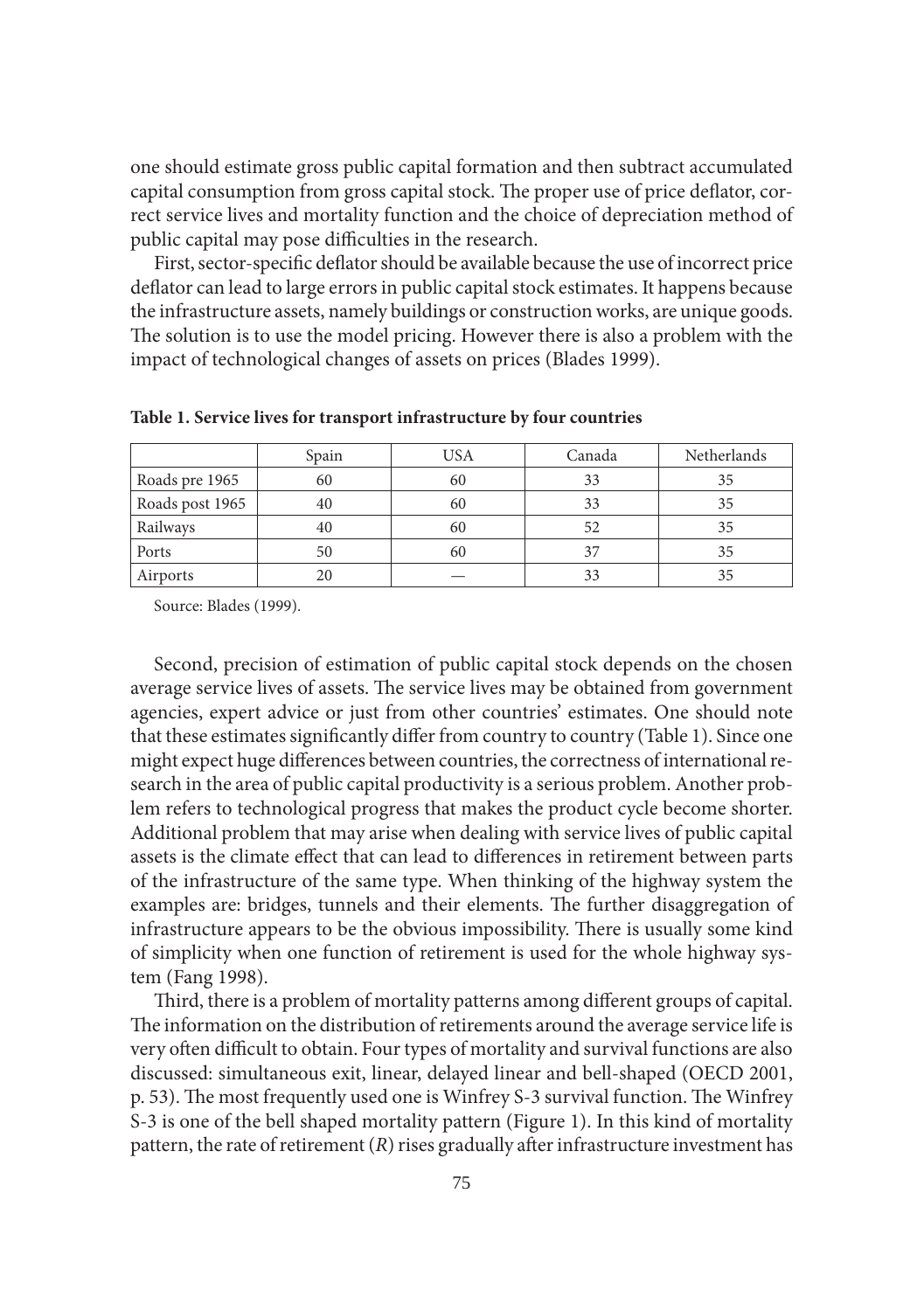

**Figure 1. Bell-shaped mortality and survival function** Source: OECD 2001, p. 53

been finished. When an asset is nearing its average service life  $(L)$ , the  $(R)$  is getting faster. The fastest rate of retirement oscillates around its average service life. After reaching its average service life highways, railways or educational buildings are getting older more slowly. Survival function shows the percentage of infrastructure asssets still providing services during the life of the oldest one. According to the mortality function used by the Bureau of Economic Analysis (BEA), the retirement of public capital assets starts at 45 percent of the average service life and ends at 155 percent of the average life (Munnell 1990b, p. 216). Again it seems rather problematic to assume that all infrastructures retire this way.

Fourth, the results of public capital performance measurement depend on the depreciation method chosen. Depreciation shows predicted losses in asset's value over time. There are two methods of depreciation commonly used in the PIM: straightline and geometric. In the straight-line method, the market value of an asset decreases by the same amount annually. This method is more popular than the geometric one. In the latter, the same rate of decrease per annum is observed. It means that by using the geometric depreciation method one can assume that the value of an asset would never equal zero. The life of an asset is infinite.

The last stage of the PIM procedure is to estimate the net value of public capital stock. As it has already been mentioned above, the net value of an asset equals gross value minus depreciation. Using a straight-line depreciation method, one can obtain net public capital value. It is possible then to use mortality function. Another approach would be to use a geometric depreciation method without retirement pattern (Fang 1998).

One should remember that econometric estimates of infrastructure productivity effects refer usually to net public capital stock. However, neither net nor gross public capital stock series are able to show precisely the effect of infrastructure investment on private sector productivity. On the one hand, the estimates based on the gross public capital stock treat all infrastructures as if they were new. On the other hand, considering net capital stock series, all the existing assets of the same type are amortised in the same way. However, many old assets provide the same quality of services as fast new infrastructures. Another difficulty is that the authors of the works that rely on aggregate time-series data do not pay enough attention to the dif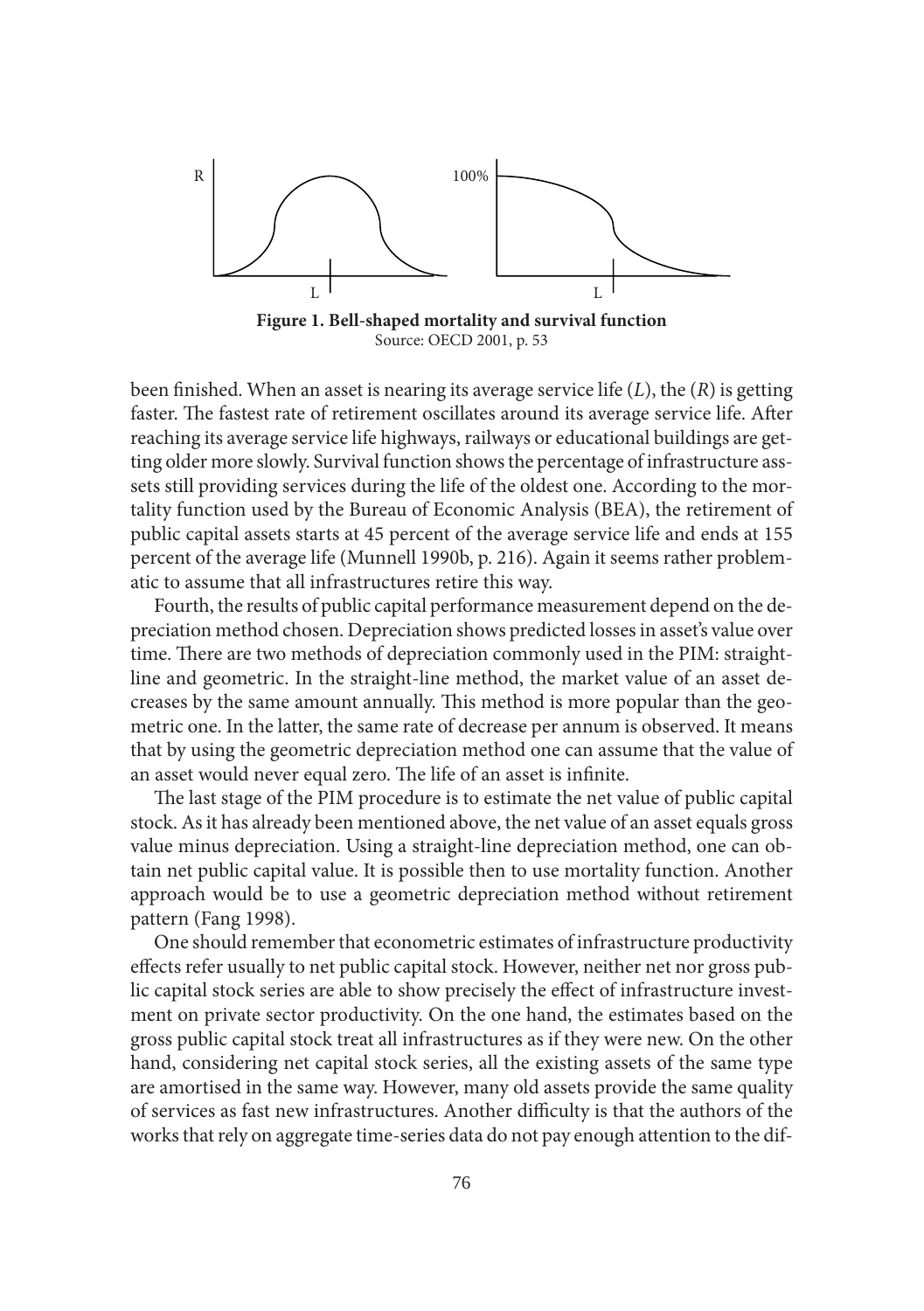ferences in the intensity with which public capital is used. For companies the stock of public capital is much less important than the amount of services it provides. Therefore it is postulated to adjust public capital series by some appropriate index to reflect the use of public services by various sectors (Satya 2003). It should be also noticed that thanks to intelligent transportation systems and proper management one can ensure better access to transport infrastructure. The same can be obtained thanks to using a more flexible pricing system. By reducing congestion the access to infrastructure can be improved without the need to impose more taxes on new highways or railways. In other words, better management would not be reflected in aggregate capital stock series used in the PIM. All of the above mentioned problems should be taken into account.

#### *2.4. Spurious regression, missing variables and causality*

Leaving the problems of inappropriate estimates of public capital stock, several authors have remarked that there are also many econometric problems connected with single-equation regression model used by Aschauer. The macro-econometric problems are: spurious regression, missing variables or the direction of causality.

Most of the early works rely on single-eqution regression of aggregate time-series data. The data series used in the models are often not stationary. They are "drifting" in similar directions over time. One should remember that a long-term relationship with OLS regression requires that the variables used are stationary. The non-stationarity problem omitted by many researches needs to be taken into account. The correlation does not mean causality if we estimate common trends. The estimated correlations may be therefore "spurious". Hulten and Schwab (1993, p. 166) give as an example the "stork and baby" story. There is a strong positive correlation between the number of storks and the number of new-born babies in a particular area. This does not mean that storks bring babies. The concise explanation is that if the weather in the region is fine, the harvest is good, drawing storks to this particular area. On the other hand, better harvest generates bigger income for farmers who are more likely to have more descendants.

A common way to deal with the problem of spurious regression is to first-difference the data (year-to-year changes in the measures of public capital instead of the levels). According to Tatom (1993a) constructing a series of first differences is absolutely necessary for correctness of estimation of non-stationary variables. Detrending the data to induce stationarity gives usually much lower marginal product or rate of return of public capital. Very often reestimating the model after first differentiating the data leads to the conclusion that the effect of public infrastructure on economic growth is insignificantly different from zero. The estimation results may lead to doubts regarding the correctness of the "public capital hypothesis".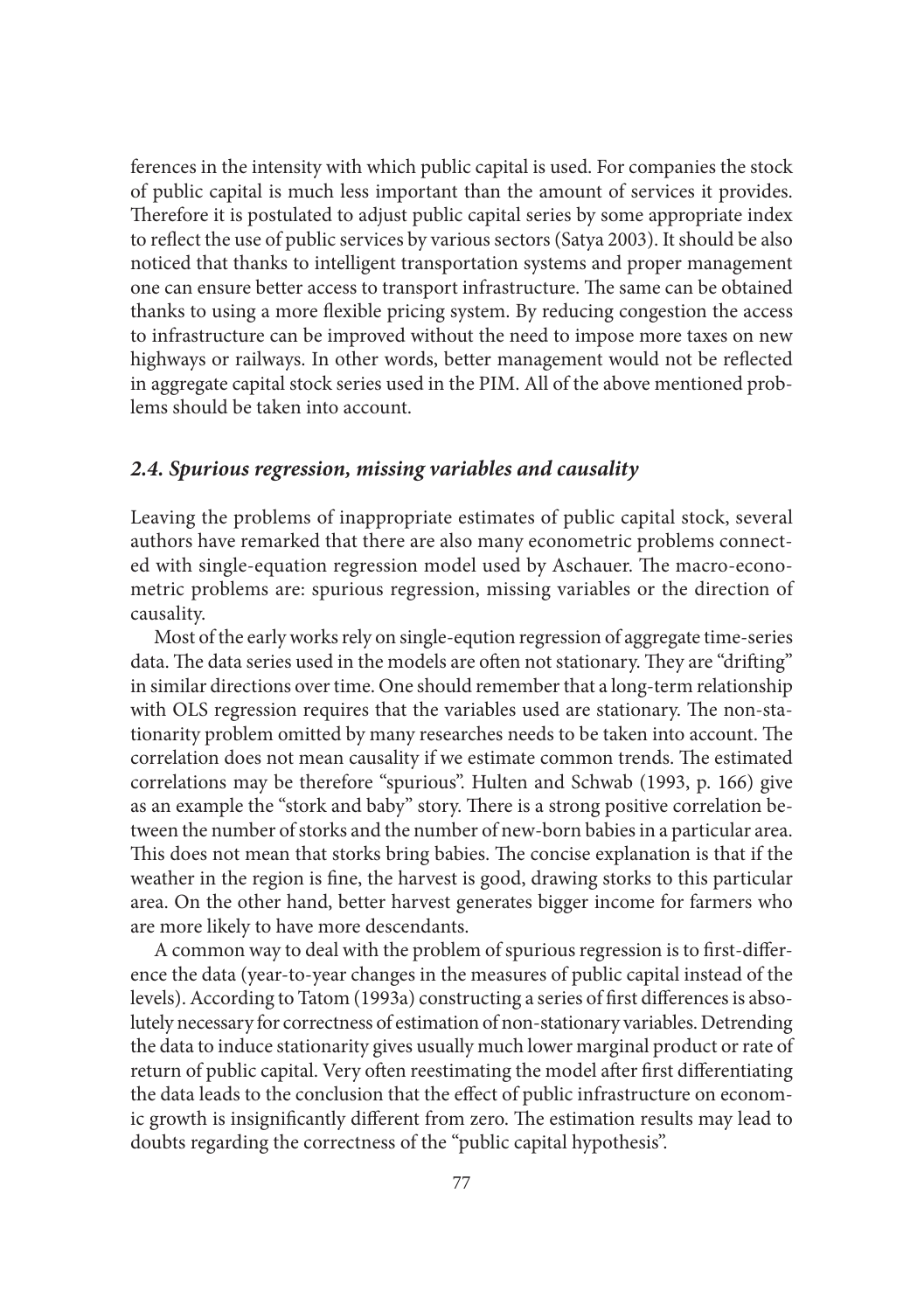Another important issue is the problem of missing variables. The critics of Aschauer have argued that his estimates overstate the impact of infrastructure on productivity by ignoring other factors. Gramlich (1994) claims, that the decrease of public infrastructure expenditures was one of many usual explanatory variables of lower productivity level in the USA after the oil shocks in the seventies. If we include the price of energy into production function, the elasticity of output with respect to public capital falls to 0.13 (Tatom 1991)<sup>4</sup>. The new growth theory also indicates the importance of such production factors as knowledge, human capital or research and development. The estimates of public capital productivity very often lack reference to all these factors. There are also many other factors that probably make production more efficient, but it is extremely difficult to prove it by econometric estimates, eg. computers whose positive impact on output and productivity is often not caught by productivity statistics. One may consider it unusual that in the eighties and the early nineties, when microcomputer revolution in the world began, the USA experienced lower productivity growth.

In addition, there is a problem of the direction of causality. This problem is associated with single equation models. Since the variables of the regression studies are likely to be endogenous, causality may run in both directions. If all infrastructures were a normal good (if demand for infrastructure increased when the income increases) one would expect a higher stock of public capital in richer countries and regions than in the poor ones (Hurst 1994, p. 62). This would happen, because higher incomes would lead to higher demand for vehicles and more "bottlenecks". Moreover, the increased output would also raise public revenues from taxes. This would lead to the increase of public expenditure. If this was the case, Aschauer's public capital hypothesis would have to be rejected. It is just as possible for output growth to cause changes in public capital stock as it is for more infrastructure investments to cause an increase of private sector productivity. According to the critics of Aschauer's approach, if only Aschauer had used in equations (3), (4) and (6) public capital as an endogenous variable (on the left side of the equation) and output as an explanatory one, he would have obtained a strong correlation. It could be assumed that the decline of the US productivity since the beginning of the 1970s was the cause of the decrease in public infrastructure investments (Hulten and Schwab 1993).

Although it is difficult to determine the direction in which the causality runs, a number of studies have applied the Granger causality test to the data. If past values of one variable, refered to as  $x$ , are statistically significant in a regression of  $y$ on  $x$ ,  $x$  is said to Granger cause  $y$ . According to the definition of causality proposed by Granger, public capital causes the changes in private sector productivity if productivity can be better predicted by using lagged values of public capital stock than without them. Tatom (1993b) does a series of lead-lag tests, up to four years earlier,

<sup>4</sup> Gramlich (1994) has criticized that using energy prices would mix production functions and cost functions. He has suggested using energy quantities instead of energy prices.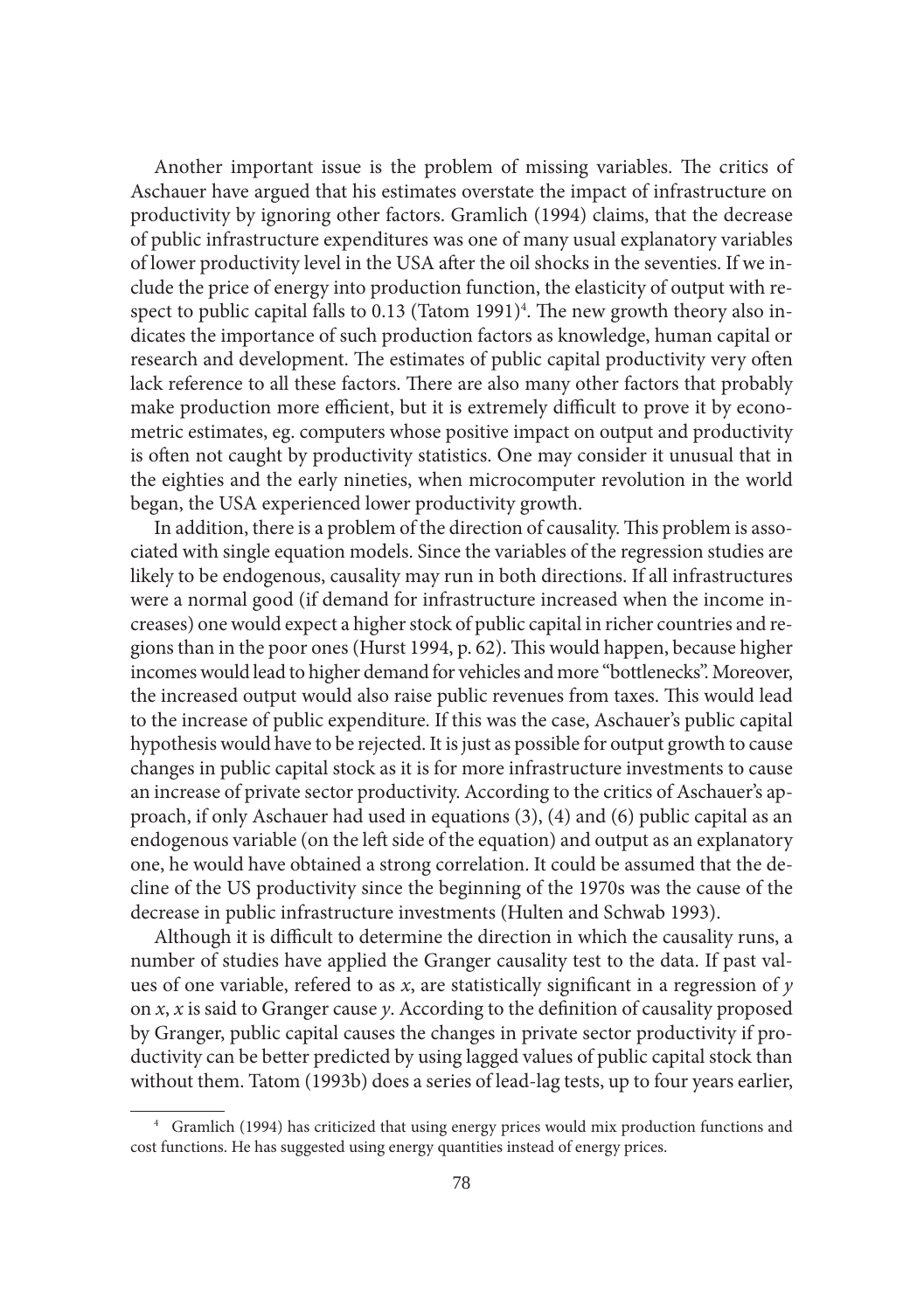to examine the direction of causality between public capital and the growth rate of business sector total factor productivity. His conclusion is that in the years of 1949- 1991 the Granger test showed strong evidence of reverse causality. It means that the increase in private sector productivity leads to the growth of public capital stock $^5$ .

Fernald (1999) does not agree with the direction of causality that results from Tatom's study. He asks how highways affected the economic performance of the US industries in the 1953-1989 period. According to Fernald, more vehicle intensive industries are the ones that benefit from additional road infrastructure the most. If there exists correlation between the productivity of industries with higher vehicles share and highway infrastructure, then one would expect to find that highways contribute to productivity. However, if one assumes, following Tatom (1993b), that transport infrastructure is an endogenous variable – as the output rate of growth rises, the government is likely to spend more money on public infrastructure. In this case one cannot expect a particular relationship between the productivity of the industries that are more vehicle intensive and public capital spent on highways. However, if elasticity of productivity of the industries with higher vehicles share with respect to public capital is higher than the elasticity in other industries, infrastructure can be regarded as an exogenous variable. Fernald claims that before 1973 the vehicle-intensive industries benefited disproportionately from massive road-building capital of the fifties and sixties. Moreover, the slowdown in productivity after 1973 appears larger in the industries with a lot of vehicles. It was also a time of decline of public expenditure on highways. All of these facts lead to the conclusion similar to the results of the first wave of works on public capital. Moreover, the elasticities of productivity with respect to public capital obtained by Fernald are very similar to these of Aschauer (1989).

The vector autoregression procedure (VAR) allows to overcome the problem of the direction of causality. The multivariate time series approach is frequently used for forecasting systems of interrelated time series. The single-equation framework excludes the dynamic feedbacks among the model variables which are essential to understand the relationship between public infrastructure and economic performance (Pereira and Roca-Sagales 2002). For example, if Cobb-Douglas production function is employed, there is a division between endogenous variables and exogenous variables. In the VAR models all variables are treated equally, as the explanatory variables. The VAR is "atheoretical". The economic theory is lacking comparisons with the structural approach to time series modelling. It can be treated as a drawback of the VAR but the truth is that the economic theory is often not rich enough to identify all the relationships within the economic system. The VAR approach treats every endogenous variable in the system of equations as a function of the lagged values of all the endogenous variables in the system.

<sup>&</sup>lt;sup>5</sup> If the causality runs from economic exploitation to infrastructure generation, it agrees with the Keynesian approach (Button 1998, p. 151).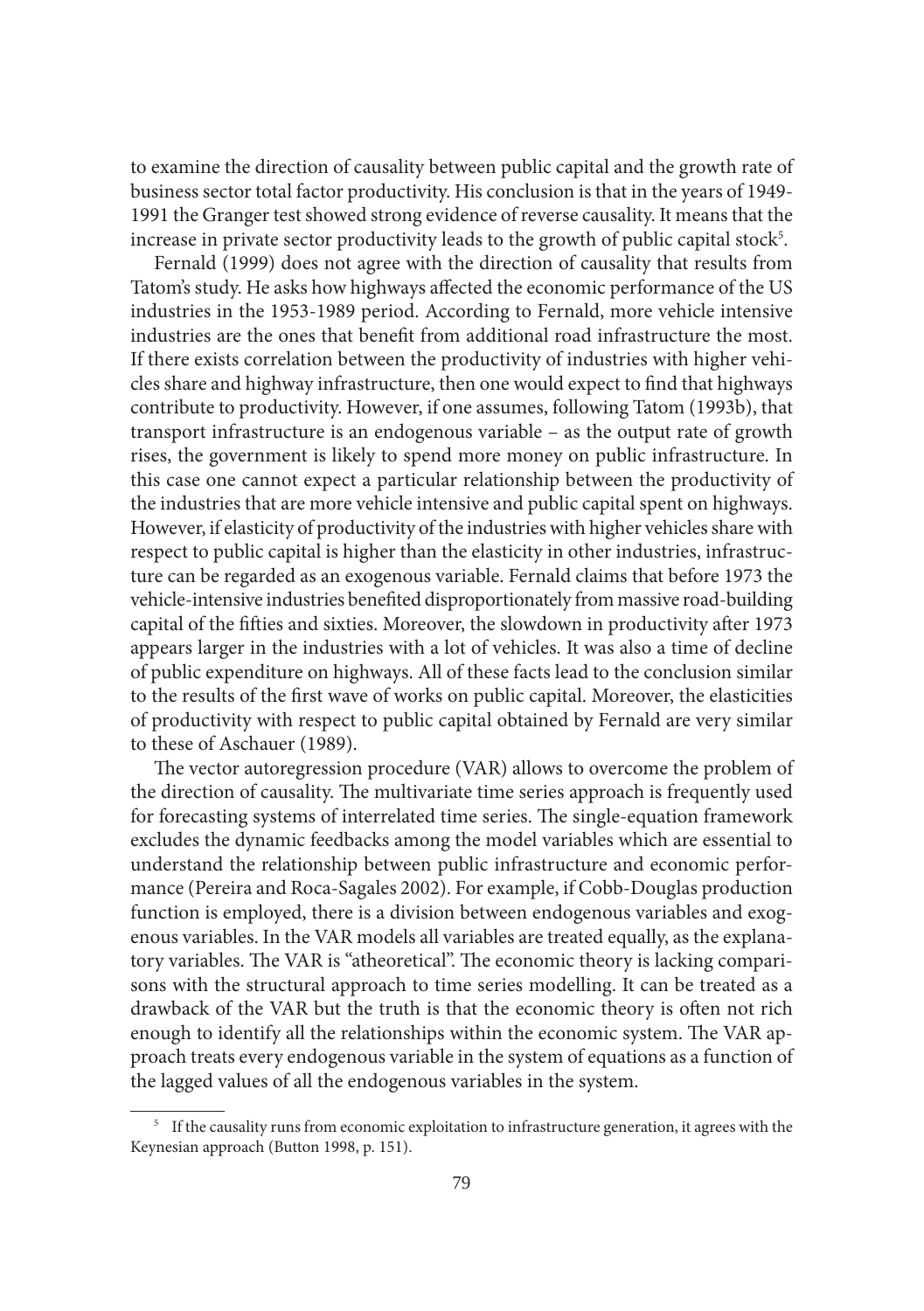The Engle-Granger method can be used for identifying cointegration. Using this method Pereira and Roca-Sagales (1999) showed that public investment is an important factor in aggregate economic growth. They assess regional effects of public capital formation on private sector performance – output, employment and capital. Their results suggest that infrastructure investments crowd in private sector inputs and possitively affect private output. However, rich regions are the main beneficiaries and thus infrastructure is the source of increasing regional asymmetries.

The most common and efficient procedure used to vector autoregression is the multivariate stochastic cointegration tests of Johansen (1994) employed by Lau and Sin (1997). Johansen tests tend to find spurious cointegration more often than Engle-Granger test does. Lau and Sin come to a conclusion that public capital is not as productive as it was shown by Aschauer and many his followers. According to the results obtained by Lau and Sin, the estimated elasticity of output with respect to public capital over the 1925-1989 time period in the USA is only 0.11, smaller than the results of single-eqution regression studies.

## **3. The spatial disaggregation**

The debate on the role of public infrastructure has shown the importance of the level of geographical disaggregation in the estimation of public capital stock. Meeting the need for regional estimates is especially important for choosing a direction for regional policy. It is also recommended because of the network character of infrastructure and the existence of spillover effects (Mas et al. 2000).

#### *3.1. Survey of regional studies*

A number of studies have estimated Cobb-Douglas poduction functions for regions within a country. Munnell (1990b) wrote one of the first articles on regional disaggregation of public capital. Munnell's findings are based on pooled cross-section annual time series for 48 US states for the years 1970-1986. Munnell concludes that those states that have invested more in infrastructure tend to have higher output, more private investment and enjoy bigger employment growth. However, output elasticities are not so extraordinarily large relative to these in a controversial paper of Aschauer (1989). Munnell estimates an equation with the state's unemployment rate *U* that appears as an additional variable. Munnell reports results for "core infrastructure" as follows (1990b, p. 16):

$$
\ln Y = 5.75 + 0.59 \ln L + 0.31 \ln KP + 0.15 \ln KG - 0.007 \ln U.
$$
  
(30.1) (7)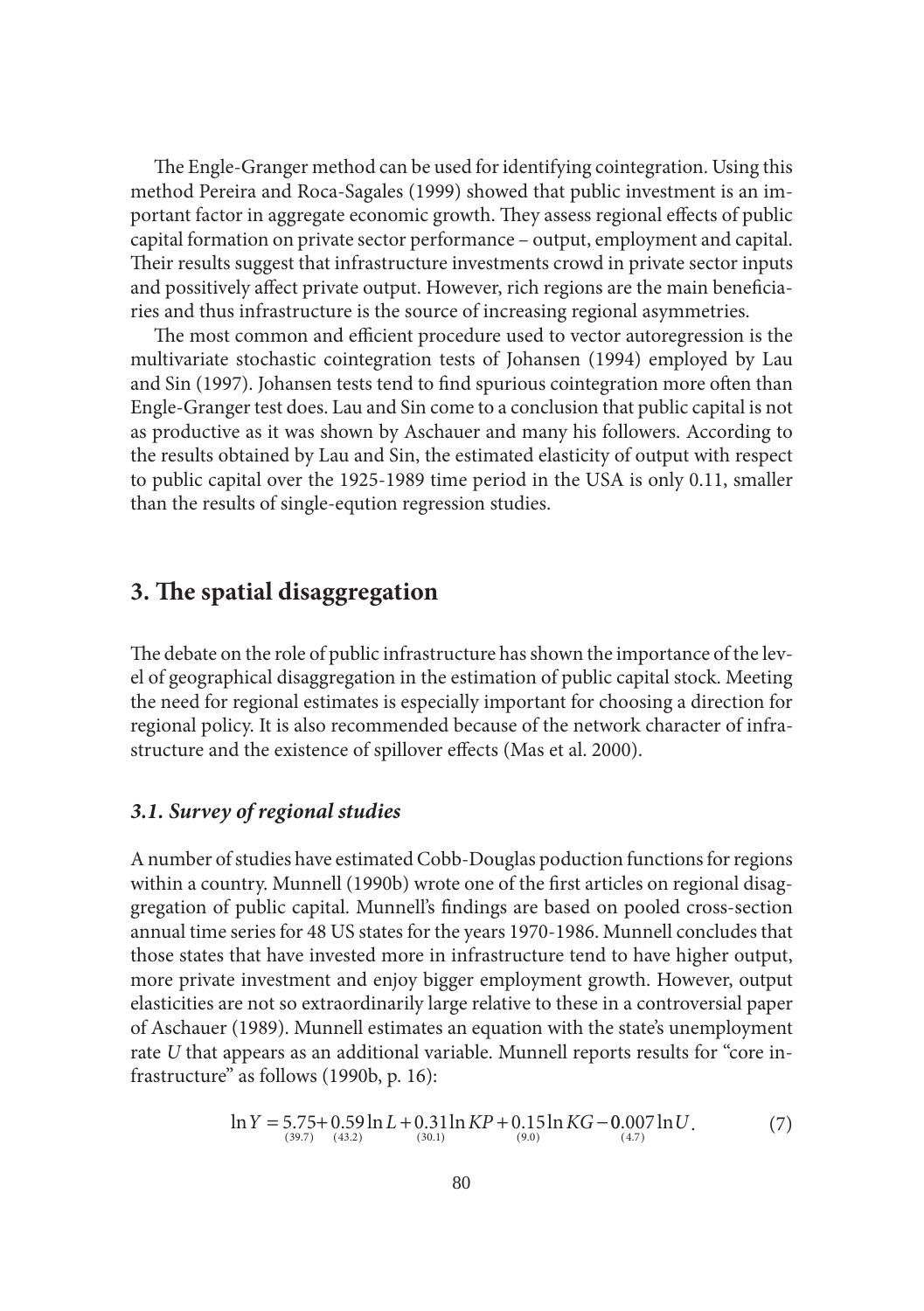The elasticity of output with respect to public capital is 0.15. The above elasticity coefficient was reduced to almost a third compared with the study by Aschauer. Munnell (1990b) specifies not only Cobb-Douglas but also translog functions. She interprets the OLS parameters estimates of the translog model as implying that private capital and labor are strong substitutes, private and public capital are hardly substitutable and public capital and labor are complementary variables (although in the last case the relationship is not statistically significant).

Other studies at the state/regional level gave the evidence for low productivity of public infrastructure. For example Holtz-Eakin and Schwartz (1994) and Hulten and Schwab (1991) estimate the elasticity of output with respect to public capital in the range of 0.00-0.15. Hulten and Schwab (1993, p. 267) compare two US regions – the Snow-Belt and the Sun-Belt<sup>6</sup>. They point out that in the late seventies and early eighties infrastructure investments grew more rapidly in the Sun Belt region, while at the same time higher growth of productivity was observed in the Snow Belt region. The above mentioned facts lead to the conclusion that there is no positive correlation between infrastructure investment and productivity.

Before Aschauer, Eberts (1986) estimated a translog production function with the data from 38 US metropolitan areas over the 1958-1978 period. He concluded that public infrastructure has a positive impact on economic growth, but the estimated output elasticity is a very low 0.03. According to the critics of Aschauer, the reason for such low elasticities of output with respect to public capital is that if one looks very closely, it is less likely to find a significant productivity effect of infrastructure (Hurst 1994). However, the economists, who support the public capital hypothesis, point out that low elasticities are the result of spatial spillovers not being taken into account.

Both supporters and critics of public capital hypothesis suggest that the results of the estimates of the regional impact of infrastructure are qustionable. First, the model should include specific characteristics of the area (region). Second, one should not ignore spatial externalities. Third, the value of past infrastructure investments should be taken into account.

Holtz-Eakin and Schwartz (1994) note that an appropriate model should include region specific characteristics such as land area, weather or location. For example, the lowlands and mountain areas should not be treated in the same way. The stock of public capital needed for the construction of a long mountain tunnel is much higher than building the same length of a lowland highway. The cost of construction differs in each case, although the service delivered is the same. For that reason, the low-cost infrastructure investments undertaken in convenient geographical conditions might seem more productive.

<sup>&</sup>lt;sup>6</sup> The Snow Belt includes the New England, Middle Atlantic, East North Central, and West North Central Census divisions. The Sun Belt includes the South Atlantic, East South Central, West South Central, Mountain, and Pacific divisions.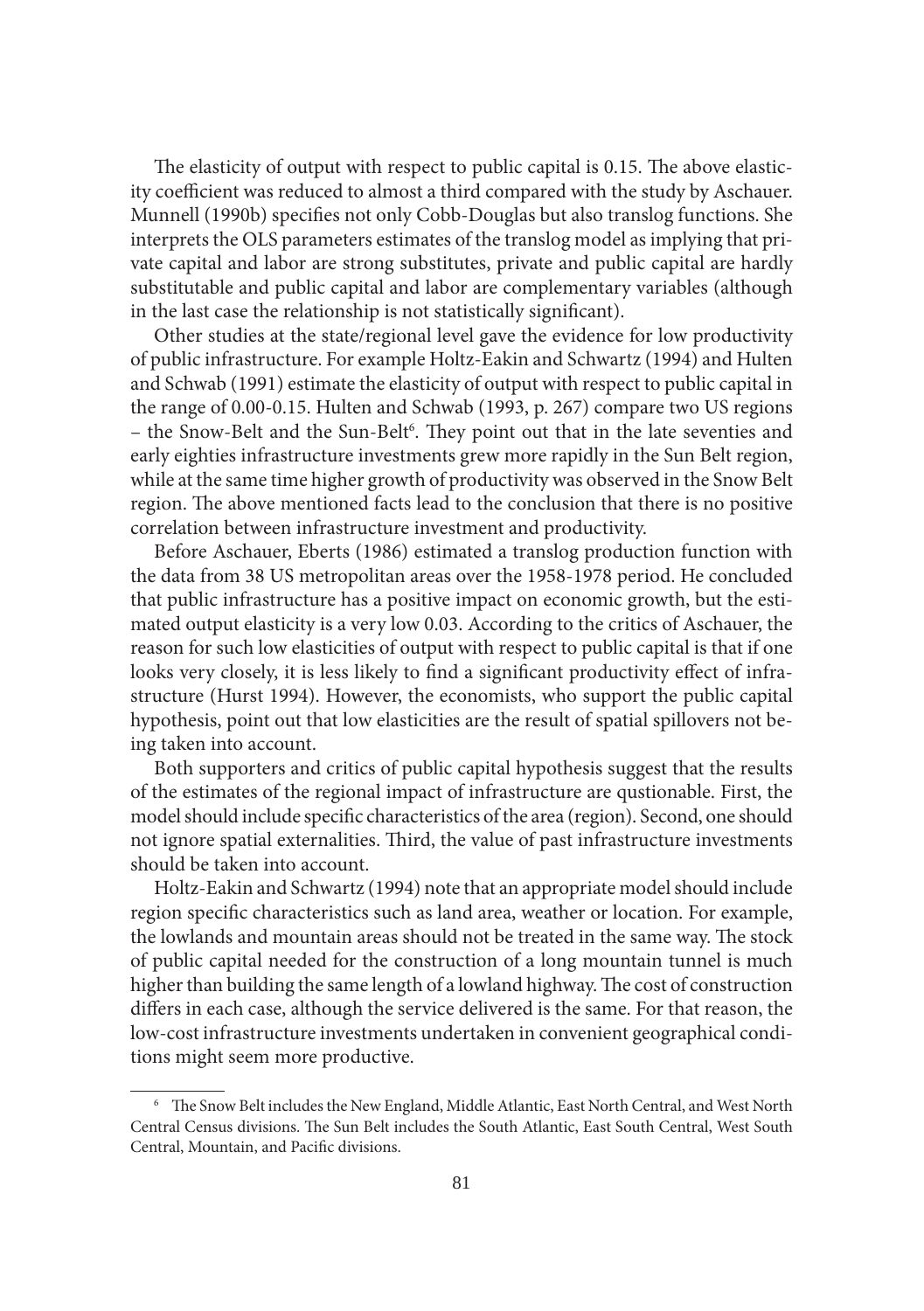Panel data techniques (pooled time-series and cross-section data) should be used to include specific characteristics of the area. One can choose between alternative specifications for intercept  $\alpha_{i}$  in the following equation:

$$
y_{it} = \alpha_{it} + x_{it} \beta_i + \varepsilon_{it}.
$$
 (8)

Where  $y_{it}$  is the dependent variable, and  $x_{it}$  and  $\beta_i$  are *k*-vectors of non-constant regressors and parameters for  $i = 1, 2, ...$ , N cross-sectional units, observed for dated periods t = *1*, *2*, ..., T.

If different constants are estimated for each pool member, we have fixed effects. Alternatively, the random effects treat intercepts as random variables across pool members. The random effects model assumes that the intercept is the sum of a common constant α and a time-invariant cross-section specific random variable that is uncorrelated with the residual  $\varepsilon$ <sub>*i*</sub>. In order to choose between the model of fixed effects and model of random effects one can use the Hausmann test. The use of fixed- and random-effects models leads to better results than using traditional OLS estimation. Munnell (1990b) does not estimate fixed or random effects models. Therefore her estimates are subject to an important specification bias. According to Holtz-Eakin and Schwartz (1994), if high elasticities at the regional level are obtained, it means that the method used was inappropriate. They estimate the fixed effects model and show that the elasticity of output with respect to public capital is statistically significant but negative  $(-0.05)$ . In contrast, by using a random fixed model the effect of infrastructure on regional economic performance appears statistically insignificant.

## *3.2. Spillover eff ects of public capital*

Externalities are often viewed as an example of market failures. They play an essential role in the theory of economic growth. Infrastructure can be treated as a source of externalities that leads to increasing returns to scale. One should pay particular attention to spatial externalities (or spatial spillovers). Until now the existence of the regional spatial externalities from public infrastructure has received little attention. Regional decomposition of aggregate effects of the public infrastructure provision requires including spatial spillovers in the analysis. By ignoring spatial spillovers one might under- or overstate the impact of public capital on regional economic performance.

The network character of infrastructure refers to energy, water, sewers and transport. The most frequently estimated type of public capital is the highway capital. Highways are a typical example of network infrastructure and can be characterized by network externalities. One should expect the impact of highway capital on output and productivity growth not only in the region where the highway runs but also in many other neighbouring areas.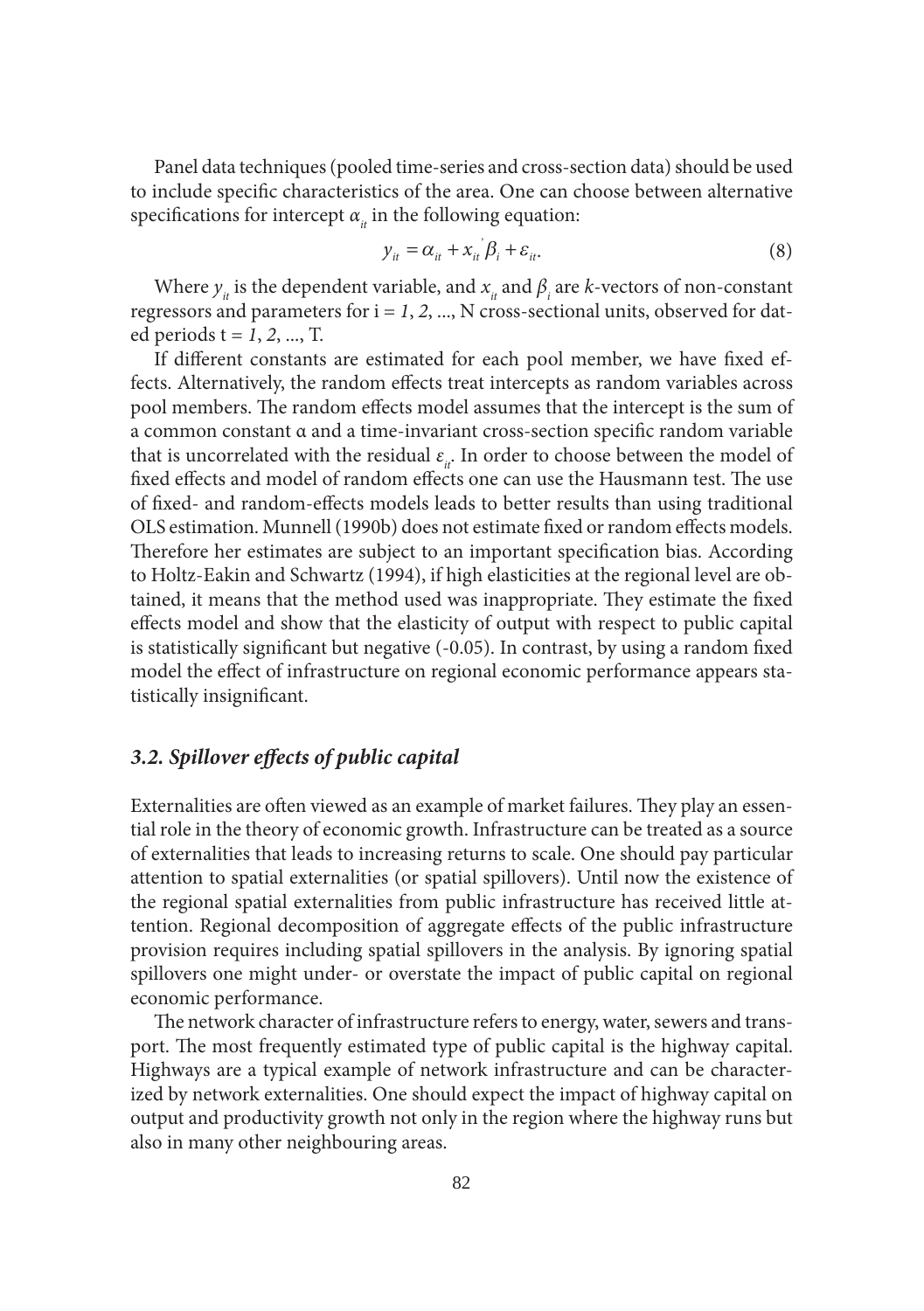One might assume that interregional infrastructure is the main source of spatial benefits. According to the new economic geography models, especially the ones that focus on the problems of public policy<sup>7</sup>, the development of interregional transport infrastructure is the cause of both generative and distributive effects. Rich regions are the main beneficiaries of the network infrastructure and poor ones are the main losers. Thus one should consider both positive and negative spatial externalities.

The existence of spatial spillovers from public capital investment has been tested in the literature<sup>8</sup>. Holtz-Eakin and Schwartz (1994) define the effective stock of public capital in region  $i$  –  $KG_i^E$  as:

$$
KG_i^E = KG_i \prod_{j \neq i}^N KG_j^{\delta w_j}.
$$
 (9)

Where  $KG_i$  is the observed stock of public capital in region *i*,  $w_j$  is the weight of other region's capital, and the parameter  $\delta$  measures the effect of the public infrastructure in the first, second and third round neighbouring regions on the effective public capital stock in region *i*. If  $\delta$  is significantly greater than zero it can be regarded as a test of the spillover effect.

Boarnet (1996) used a similar method to that employed in the study of Holtz-Eakin and Schwartz (1994). Boarnet examines the possibility of negative spillovers from highway and street capital. He uses data for California counties in the period 1969 to 1988. The estimated function form is then as follows:

$$
\ln Y_i = \ln A_i + \alpha \ln KP_i + \beta \ln L_i + \gamma_1 \ln KGH_i + \gamma_2 \ln \left( \sum_{j \neq i}^{N} w_j KGH_j \right) + \varepsilon_i. \quad (10)
$$

Where *KGH<sub>i</sub>* is highway and street capital stock in county *i*, the term Σw<sub>j</sub>KGH<sub>j</sub> is the weighted sum of highway and street capital stock in all other counties where the infrastructure is supposed to affect the output in county *i*. Boarnet (1996) gives evidence of indirect economic effects across neighbouring counties. He also raises the problem of defining neighbours. The common border is the traditional meaning of neighbourhood. Boarnet uses two additional measures of the neighbour relationship. The first one is based on population density. The second measure refers to per capita income. Regions with similar population density or in the second case with similar income per capita can be regarded as close neighbours. Boarnet sug-

 $7$  See, Baldwin et.al. (2003). The authors analyze the wide range of new economic geography models, focusing on the policy issues.

<sup>&</sup>lt;sup>8</sup> The problem of spatial spillovers might be solved in the vector auto regressive (VAR) models. The example of this approach is Pereira and Roca-Sagales (2002). The authors point out the existence of spatial spillovers in Spanish regions in the period of 1970 to 1995. They emphasize the importance of the infrastructure situated outside the peripheral Spanish regions for these regions development.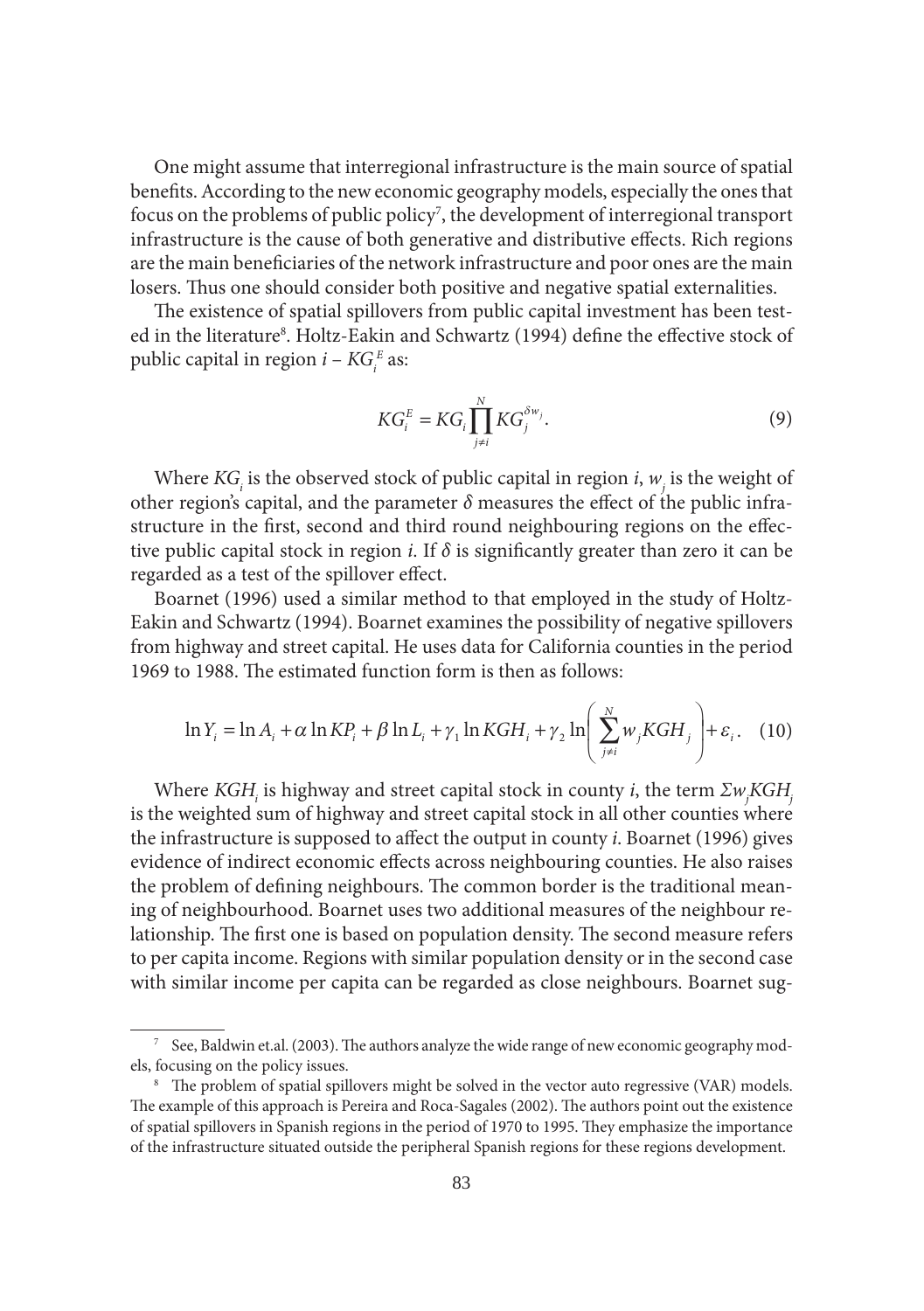gests that in the presence of negative spillovers the elasticities of output with respect to public capital tend to be smaller.

#### *3.3. Benefi ts of interregional network*

There are some problems arising from retrospective studies. First, the productivity of public capital may depend on the level of past investments in infrastructure. Munnell (1990b) argues that if the construction of a new highway leads to increasing returns to scale, the provision of an additional highway may not. The additional highway system may even result in diminishing returns to scale. Hulten and Schwab  $(1993, p. 269)$  reach the same conclusion. They point out that the first infrastructure network gives the largest benefits. The subsequent investments become less and less productive and their positive impact on growth is doubtful. The results of Fernald's (1999) estimates support the above mentioned ideas. Fernald points out that massive road building in the fifties and sixties was exceptionally productive. However, it offered only "a one-time boost" to the productivity. In the long run it did not affect the growth path of productivity. Roads provided after 1973 have not been exceptionally productive.

For these reasons, the retrospective studies are not the best way to forecast the future impact of expanding the infrastructure network. Moreover, the next argument against extrapolation is given by Hulten and Schwab (1993, p. 269). The authors suggest that, due to changes in the structure of the economy, the technical solutions that were sufficient for decades, might not be effective any more. New types of infrastructure are more popular than old ones. For example, railways were replaced by highways and highways are being replaced by air transport and telecommunication infrastructure. However, Rietveld (1989, p. 272) points out that one should not consider infrastructure life cycles in a simplistic way. He gives an example of high speed train network throughout Europe that has changed the image of intercity travel by train.

When considering the productivity gains of the infrastructure network, one may notice that the return on infrastructure investment is a nonlinear one. The rate of return increases in the curved line. First parts of the network are not exceptionally productive. Before the network is completed, connecting additional locations increases the usefulness of the entire network. The most effective is the final section of the road that completes the network. The productivity reaches the highest point when the network is completed. Expanding the network does not lead to additional benefits. An excessive level of infrastructure is undesirable. A simple ilustration of the relationship between the level of the network infrastructure and its productivity gains is given in Figure 2.

Whether the investment is part of a system of interregional infrastructure or intraregional one is extremely relevant. The importance of different consequences of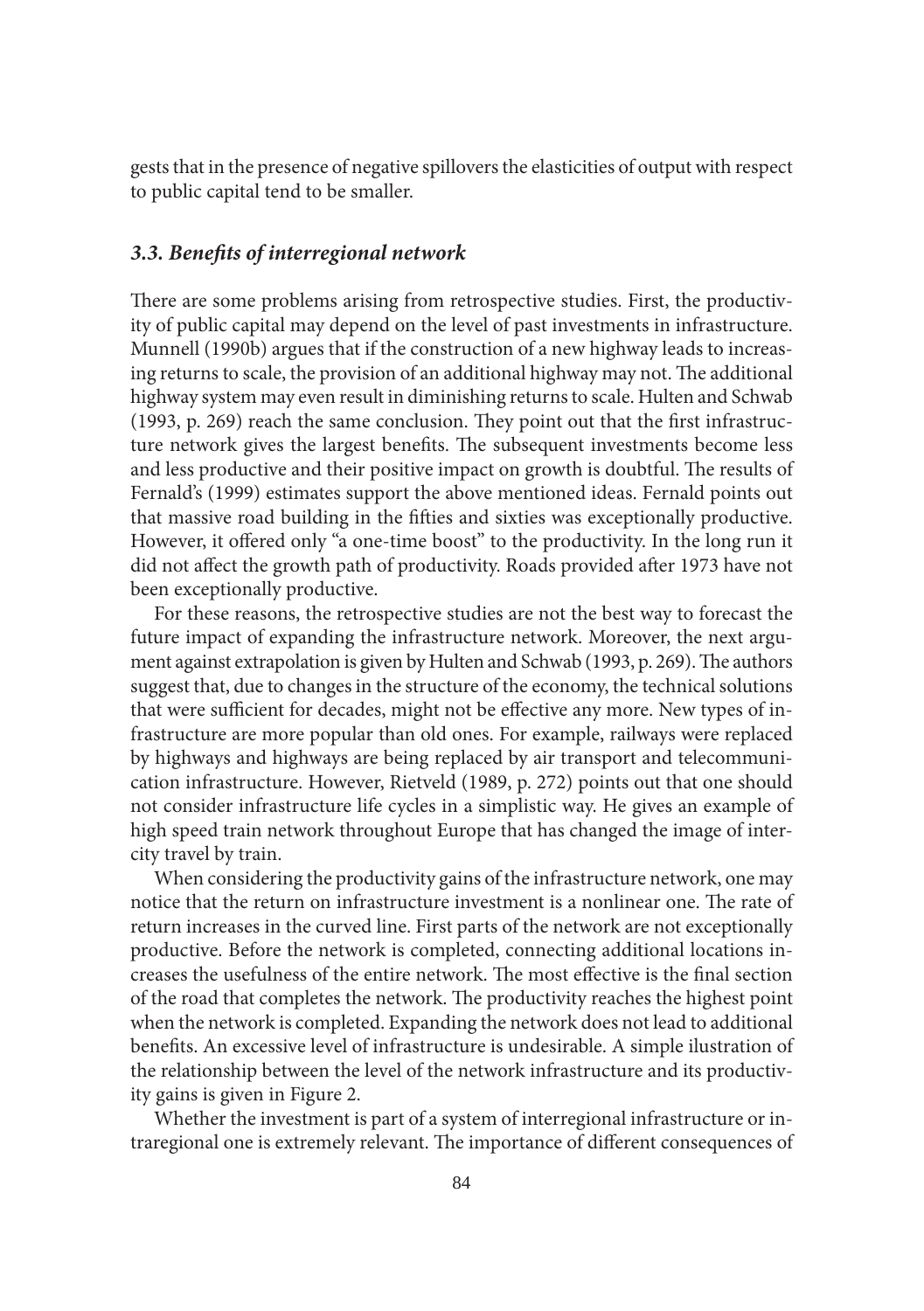

Figure 2. The level of network infrastructure and its productivity Source: Own preparation

financing the above types of infrastructure is emphasized in new geography models. According to Martin (1998), the importance of the above distinction between types of transport infrastructure refers mainly to the poor, peripheral regions. If public capital is employed in the intraregional infrastructure and decreases the level of the transaction costs inside the poor region, then one could expect that this process attracts the firms and leads to the regional covergence. However, there are some restrictions on how the effects are distributed. Relocation of firms as a consequence of the agglomeration process and benefits from scale could not arise if the initial level of agglomeration in a poor region was very low.

Interregional infrastructure networks are the major ones. This type of infrastructure supports reductions of interregional transaction costs leading to further regional divergence. This is because the firms from a poor region are likely to go to a bigger market in the rich region where they can benefit from the effects of agglomeration and scale. Reduction of interregional transactions costs allows the firms to act in both regions from the richer one. The process of regional divergence is a natural consequence of removing interregional trade barriers by new highway investments. The examples that confirm the above conclusion are the cases of the south of Italy – *mezzogiorno* and East Germany. In both cases the improvement of interregional infrastructure has not decreased regional differences in economic growth. Another example is Galicia, a region located in the northwest corner of Spain. The region suffered for decades from low transport accessibility because of being surrounded by the mountains in the East. Thanks to the Structural Funds and government policy, the interregional transport connections with the rest of the country have improved significantly. However, better interregional transport accessibility could not stop, as in East Germany, the process of emigration from Galicia. During the last two decades of the 20th century the population of Galicia decreased by 120 000 people.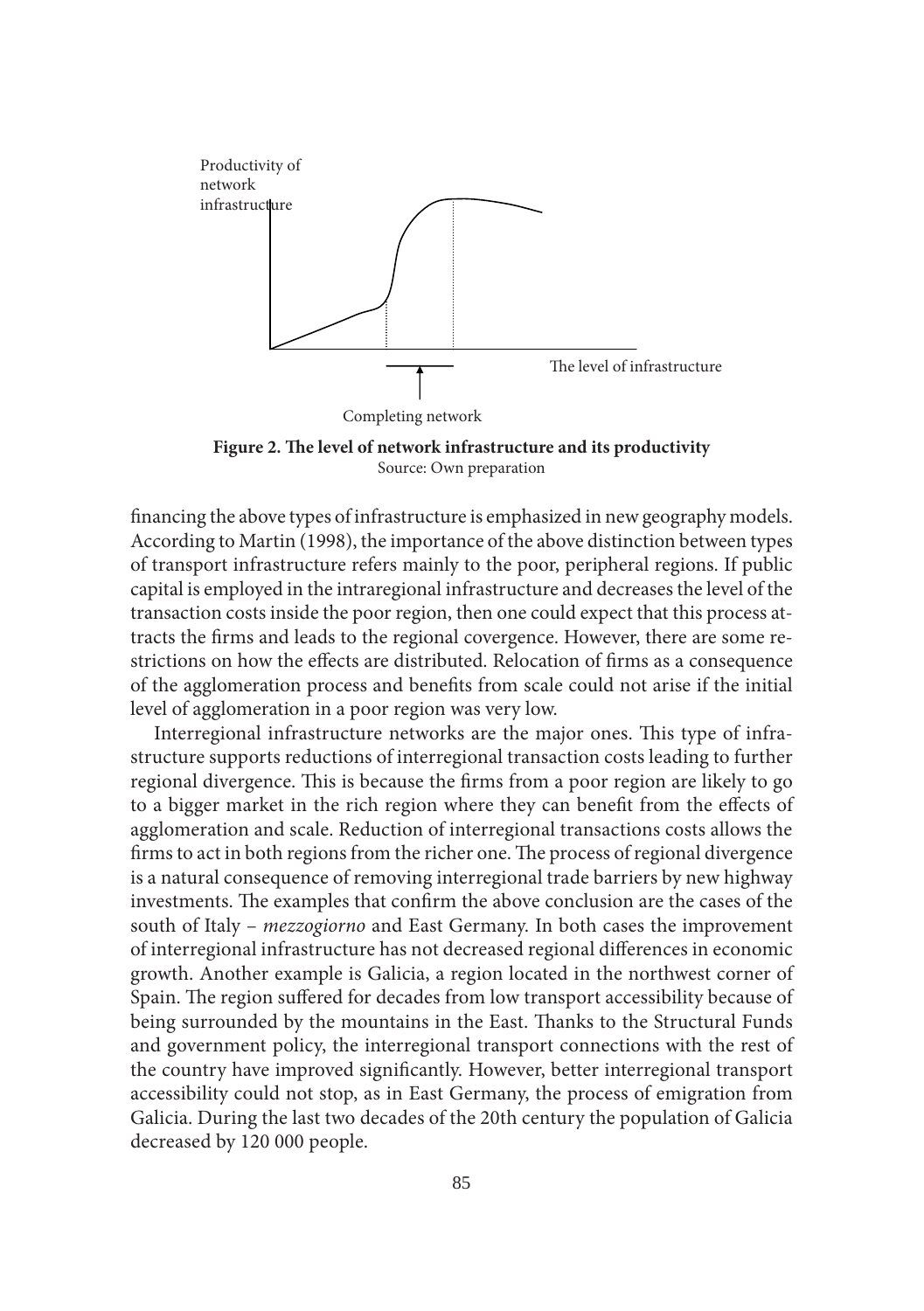If more than two regions are considered, a decrease of transaction costs of interregional trade would not always lead to the regional divergence. The net effect depends on the geographical location of the regions. If a relatively poor region is located between two rich regions, it can benefit from improvement of interregional transport infrastructure. Baldwin et al. (2003) give the example of Nord-Pas de Calais in the north of France. The improved transport accessibility in the region is a consequence of expanding high speed train (TGV) connections between London, Paris and Brussels. The lowering transaction costs with the metropolitan areas have led to industrial relocation to the Nord-Pas de Calais transport knot. One should point out that the initial level of transaction costs is a very important issue. If that level is already quite low, the improvement of interregional trade via building a highway or a high speed train would not lead to significant changes in development. However, if the change of transaction costs between the poor, peripheral regions and the rich ones is high, then the regional differences might increase (Martin 1998).

# **4. The cost function approach**

There are many drawbacks of the production function models. As Hurst (1994, p. 66) claims, it is difficult to assess whether the level of infrastructure is insufficient or excessive<sup>9</sup>. Another problem arises if one wants to include input prices into production function. Generally, the production function ignores the role of factor prices in the decision making process of a firm. The production function reflects only technological relations. For that reason an alternative, advantegeous approach is frequently used – cost function approach.

The cost function measures the impact of public capital on productivity in terms of cost-saving. In the cost function both inputs and outputs are endogenous variables. Factor prices are exogenous variables. The distinction between exogenous input prices and endogenous input quantities allows to overcome the problem of the direction of causality. Moreover, the cost function allows to determine the effects of infrastructure development through the measured rate of return specified in terms of cost-saving benefits at given production level. The drawback of the cost function approach is that it requires to assume an optimal mix of inputs. The above assumption is questionable at the industry or national level.

The basic aim of the cost function is to examine if the costs of output (cost of labor and cost of private capital) decrease with the higher public capital stock. The function looks as follows:

<sup>&</sup>lt;sup>9</sup> Aschauer (2000, p. 360) finds that public capital is insufficient only if the marginal product of public capital exceeds the after-tax marginal product of private capital. According to Aschauer, the growth maximizing ratio of public capital to private capital in the USA during the seventies and eighties equals 0.444 for core infrastructure and 0.313 for other infrastructure.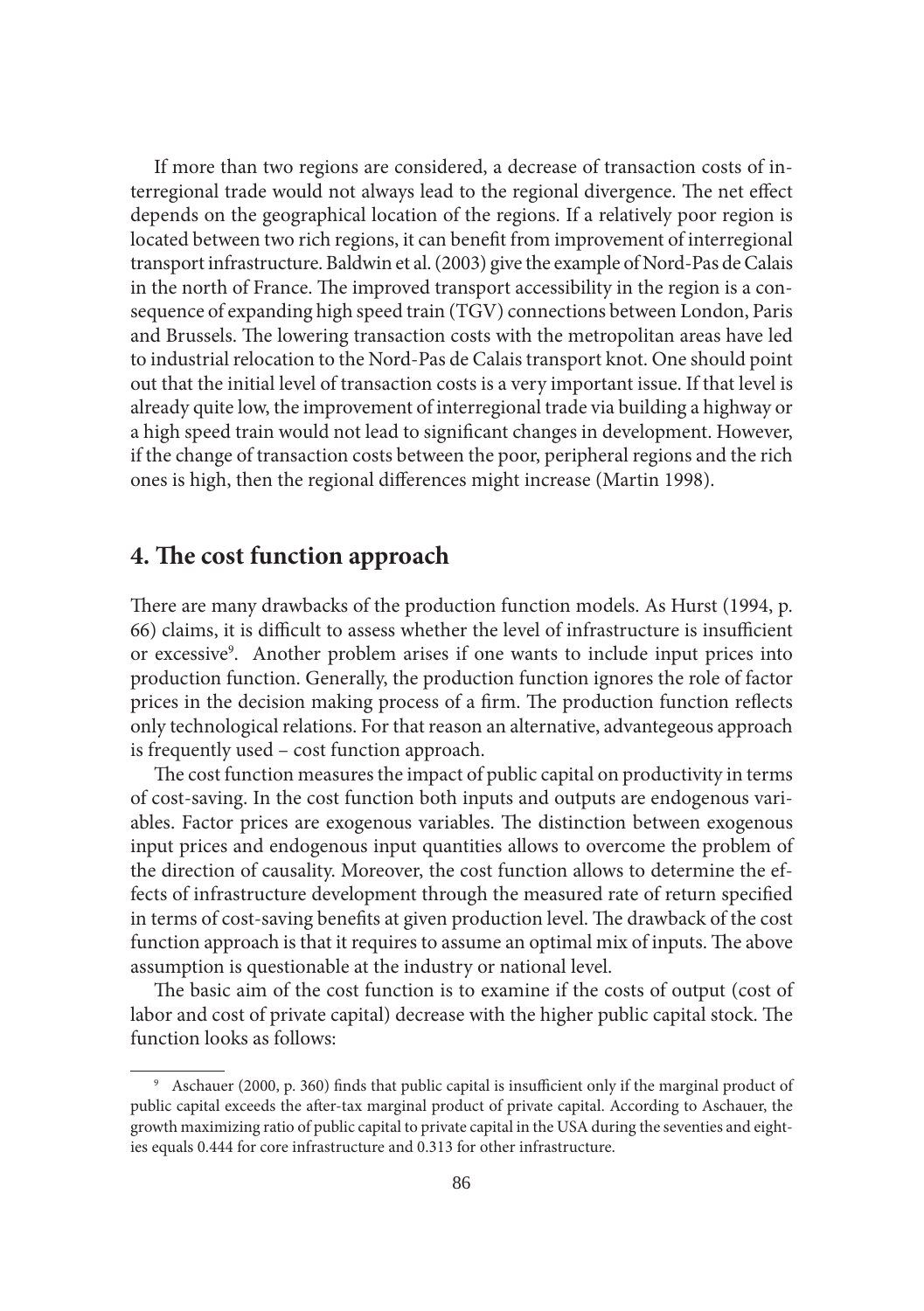$$
C = C(w, r, t, Y, Z), \tag{11}
$$

where  $C$  – total cost of private output,  $w$  – the price of labor,  $r$  – the price of private capital<sup>10</sup>,  $t$  – time, as a proxy for technical change,  $Y$  – output,  $Z$  – public infrastructure services.

By taking the negative of the partial derivative of the cost function with respect to the public infrastructure services (using Shepard's Lemma) one can derive the shadow price  $(s_z)$  of the public capital. The shadow price, as the cost-side equivalent of the marginal product, reflects the reduction in variable costs of production due to an additional infrastructure investment (Morrisson and Schwartz 1996). The shadow price looks as follows:

$$
s_Z = -\frac{\partial C(w, r, T, Y, Z)}{\partial Z}.
$$
\n(12)

Similarly to the production function, one can derive the elasticities in the cost function approach. The shadow value can be translated into elasticity or "shadow share" measure:

$$
\varepsilon_z = s_z \frac{Z}{C} = -\frac{\partial \ln C}{\partial \ln Z}.
$$
 (13)

The elasticity shows the percentage change in costs due to a 1-percent change in public infrastructure services. From the firm's perspective, the shadow price is a positive value. The public infrastructure is provided externally. New infrastructure investments are treated as benefits. However, if one takes into account the social rate of return of public infrastructure, the net effect is questionable. The social rate of return equals shadow price minus the social user cost of public capital. The estimation of social user cost is a rather complicated issue. However, Morrison and Schwartz (1996) claim that it is essential by evaluating the net effect of public infrastructure investment on productive performance.

The most frequently used cost functions are translog cost function and generalized Leontief cost function. The latter is used by Morrison and Schwartz (1996). Morrison and Schwartz apply the cost function to state-level data and estimate the effect of public capital on productive performance for US manufacturing in the period 1970-1987. Although infrastructure investments increase the productivity growth (the shadow value in all states exceeds zero) and the stock of public capital was in the research period insufficient, the net effect of increased public spending on infrastructure "may or may not be positive".

Satya (2003) investigates the effects of public infrastructure on the cost structure and productivity in seven private sector industries in Australia in the years 1967-1996.

<sup>&</sup>lt;sup>10</sup> Morrison and Schwartz (1996) include also the price of energy inputs as an additional variable.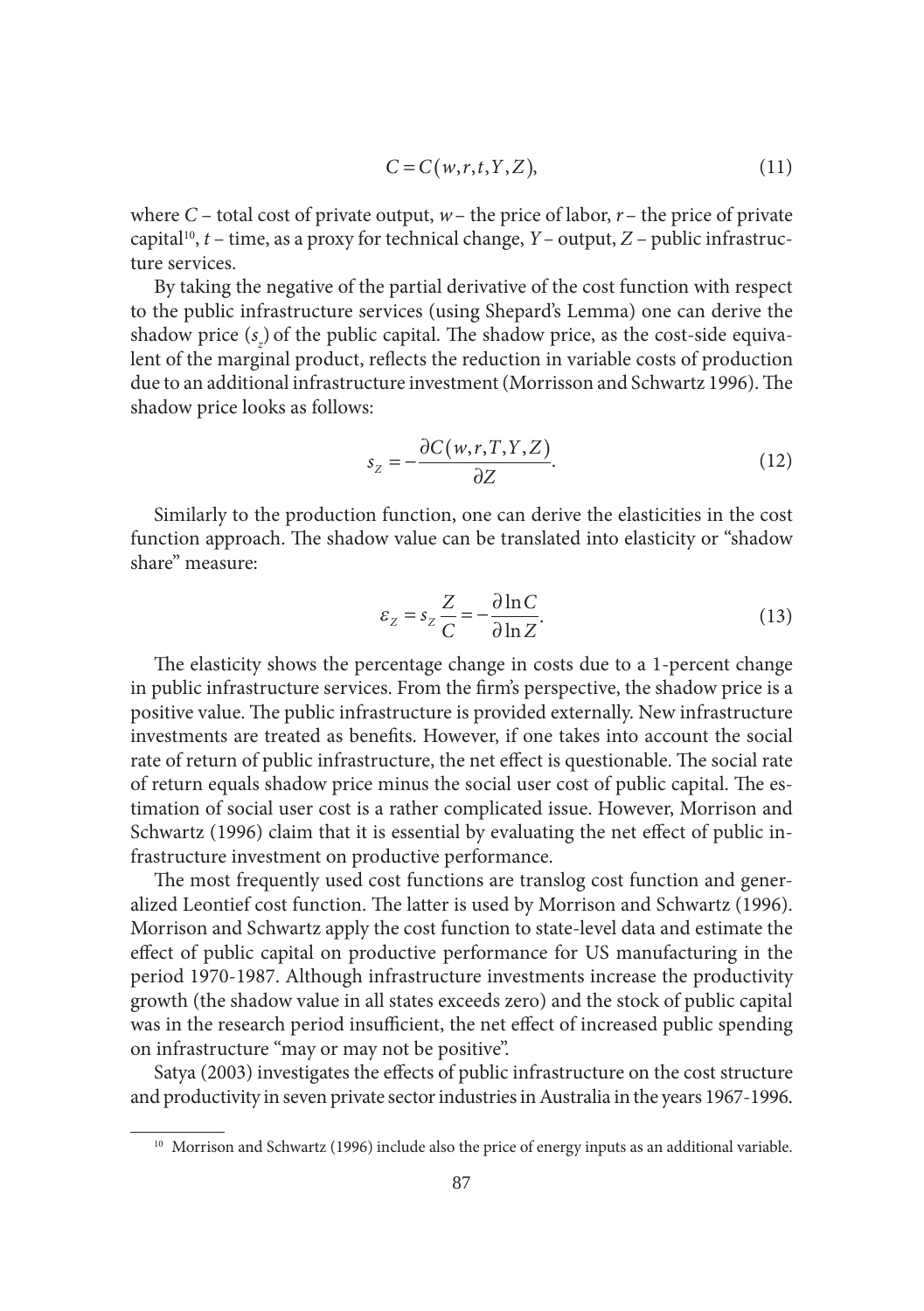Empirical results show the importance of public infrastructure in this field. However, Satya concludes that the rates of return are much smaller in the cost function when compared with the production function. In the former case the rate of return is 0.25 while in the latter the rate of return is 0.68.

In Europe one of the first attempts of applying the dual cost function approach is an article of Berndt and Hansson (1992). They use annual data from Sweden from 1960 to 1988. Bernst and Hansson point out that although a decrease of public capital after 1974 contributed to the slowdown of productivity growth in the private sector, the impact is quite small. Seitz (1993) analyses the productivity of German highways in the years 1970-1989. His results look as follows: the contribution of public road infrastructure to the economic performance of the private industry is significiant, public capital and labor are substitutable, public capital and private capital are complementary variables. According to Seitz, the savings in costs related to the provision of public infrastructure varies dramatically across different industries. The highest shadow value is obtained in the chemical industry, mechanical engineering, road vehicles and electrical engineering. Bosca, Escriba and Murgui (2002) find the shadow prices of public capital in all the Spanish regions over the period 1980- 1993 positive and significant. According to the Spanish authors, there is still a gap between the observed and optimal public capital stock in Spain.

After conducting an analysis of cost function studies one may conclude that the elasticities obtained in most cost-function studies are lower compared with those received from production function.

## **5. Short and long-term employment consequences**

Public infrastructure has both demand and supply effect. The demand effect is shortterm while the supply effect is more medium- and long-term one. The short-term effect of public investments on employment is generally easy to analyse and measure. For that reason this effect dominates in cost-benefit analyses of infrastructure investments. The Keynesian multiplier shows that the increase in public expenditure leads in the short term to the growth of income and employment, especially in the local case. According to Martin (2000, p. 75), the impact of new construction on employment will be stronger in the regions with high unemployment rate.

However, the impact on employment is much more complicated. For example, in one of the US studies concerning the effects of a highway construction program on employment (measured as person-years of full-time employment) are estimated at three points in the economic process (OECD 2002). They are called three rounds of effects. The first round effect means "direct" employment. It occurs when capital expenditures on highway projects lead directly to the creation of new jobs in the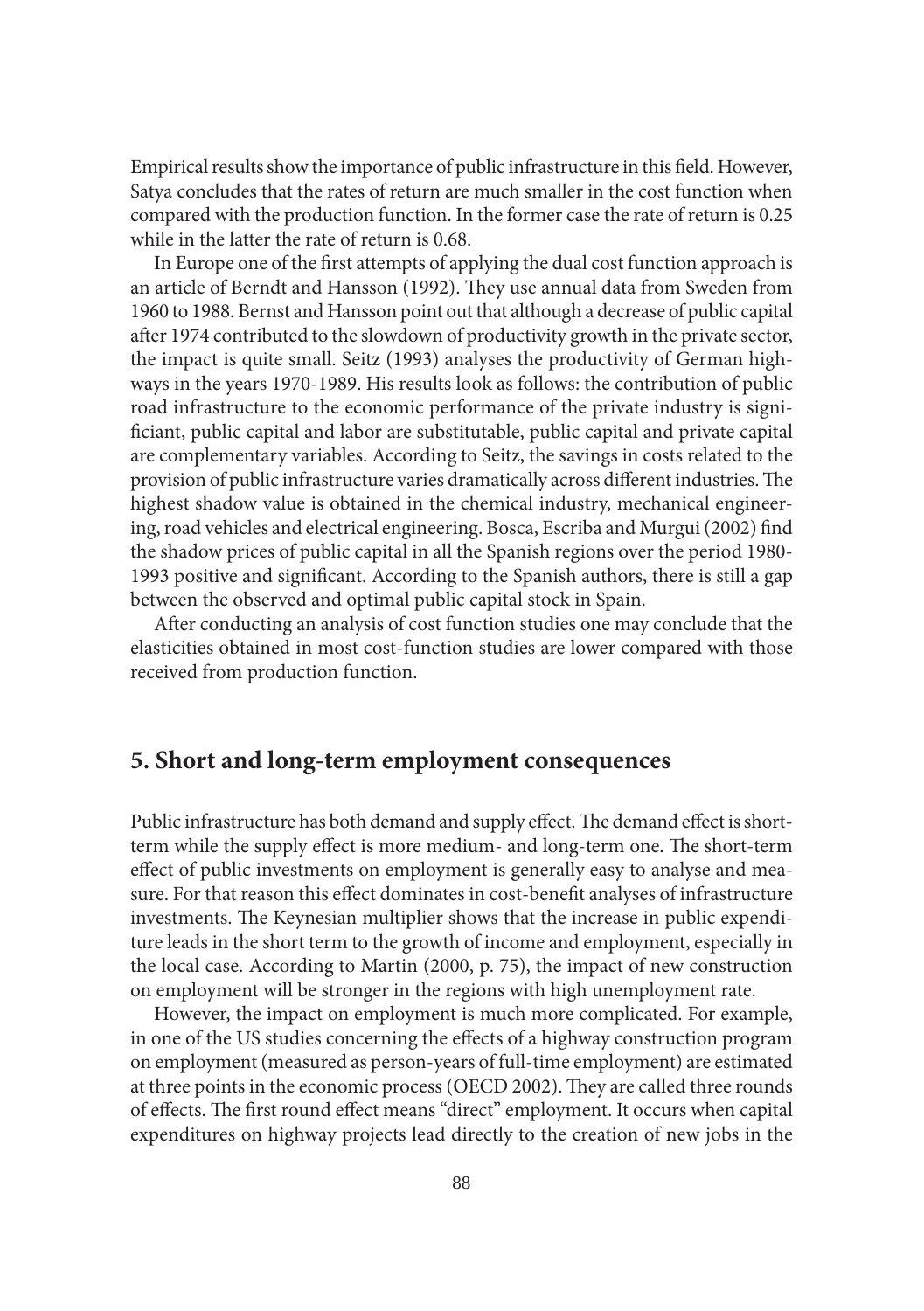highway construction industry and in the other sectors of the economy that supply construction materials and equipment. The second round effect refers to "indirect" employment. It occurs when the beneficial sectors of the first round expand output and employment to fulfil the new demand for construction industry. The second round effect concerns employment gains not only in business services, transportation and warehohousing and wholesale trade but also many jobs in finance, insurance, real estate, chemicals, crude petroleum and natural gas and many others. Finally, the third round effect can be regarded as "induced" employment. It occurs when new employees from the beneficial sectors of the first and second round spend their income and create a higher demand this way. The aggregate output and demand for all goods and services rise. The highway spending multiplier of the first and the second round is 2.34 while the multiplier of all three rounds is 4.77.

It is worth mentioning that the supply effect is considered by economists, especially those dealing with econometrics much more frequently than the demand one (Ratajczak 1999). One should notice that the long-term supply effect of public investment in a poor region may be exactly opposite to the short-term demand effect. The new economic geography points out that the reduction of transaction costs may lead to concentration of firms in the rich regions and regional divergence (Martin 2000).

# **6. Conclusions**

The nineties and the beginnings of the 21st century is a time of a fruitful debate on the effectiveness of public infrastructure networks in Europe. There are many studies in this area, especially in the so called "cohesion countries": Spain, Greece, Ireland and Portugal which have been supported by the Structural Funds. It is important to mention that there have hardly been any empirical studies concerning the productivity effects of public capital in new members of European Union so far. One may consider it unusual due to the fact that many of these countries expand the infrastructure networks and are the main beneficiaries of the structural aid. The survey of the results from empirical studies on the impact of public capital is shown in the Table 2.

The econometric estimates of the impact of public capital on productivity are undoubtfully the most used research method to measure the socio-economic effects of infrastructure. However, since this issue is very complicated, the results of these studies are questionable. The problems that arise from using macroeconomic modelling are as follows:

First, it is difficult to define the quantity of public capital stock. The difficulties concern proper usage of price deflator, correct service lives and mortality function and the choice of depreciation method of public capital.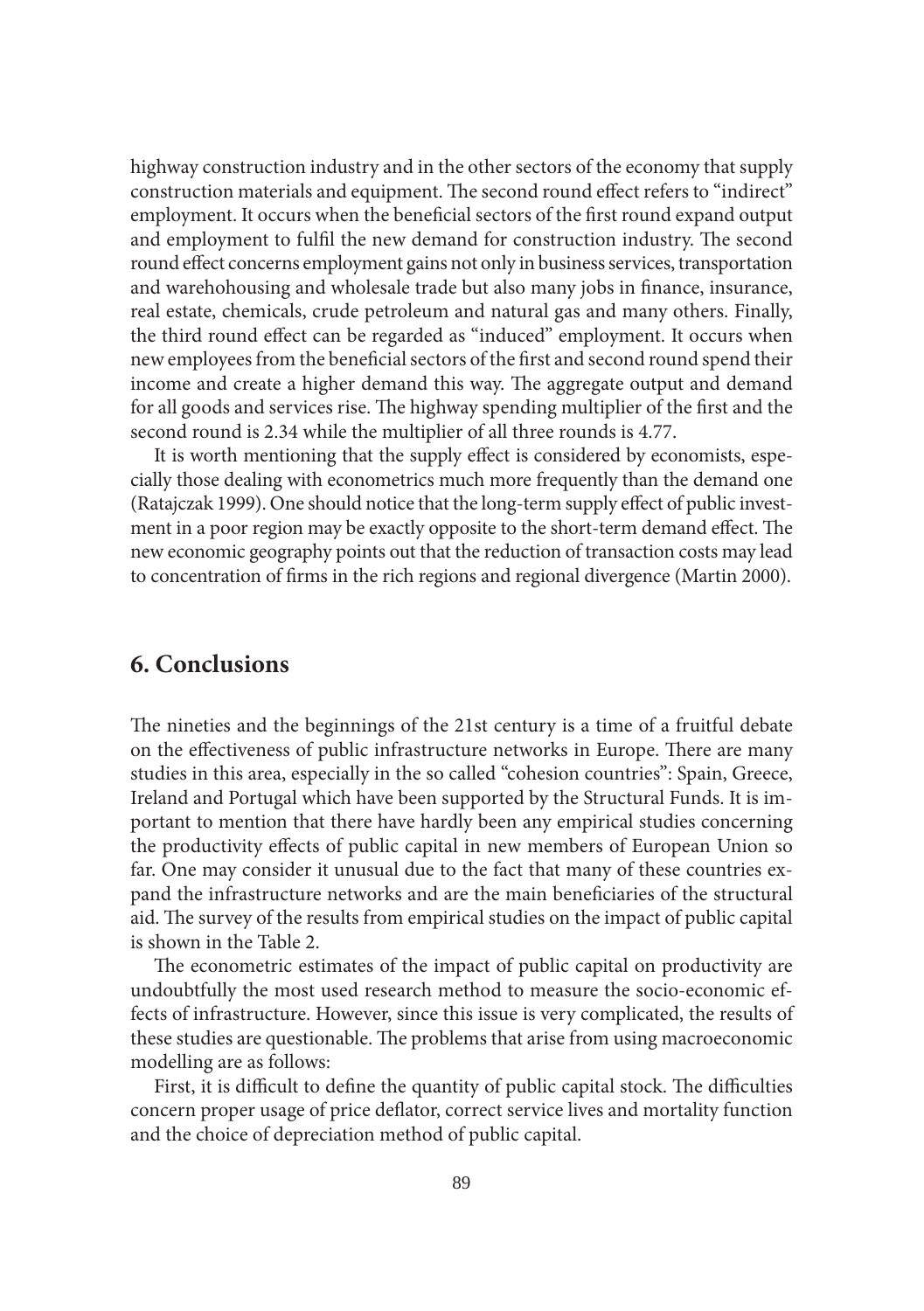Second, the econometric problems like spurious regression, missing variables and the direction of the causality may raise doubts about the observed high correlation coefficients in the single-equation models.

Third, the results of aggregate time series do not show the real regional consequences of public infrastructure investment. However, one should point out that difficulties arise also when regional estimates on the impact of infrastructure are taken into account. The appropriate regional model should include specific characteristics of an area (region). One should not ignore spatial externalities. Finally, the level of past infrastructure investments should be taken into account.

| Country    | Authors                          | Publication<br>year | Level of aggregation<br>and period | Type                 | Elasticity                          |
|------------|----------------------------------|---------------------|------------------------------------|----------------------|-------------------------------------|
| <b>USA</b> | Aschauer                         | 1989                | National, 1949-1985                | Output<br><b>TFP</b> | 0.36<br>0.39                        |
| <b>USA</b> | Munnell                          | 1990                | National, 1949-1987                | Output               | 0.31 to 0.37                        |
| <b>USA</b> | Fernald                          | 1999                | national, 1953-1989                | <b>TFP</b>           | 0.35                                |
| <b>USA</b> | Hulten and<br>Schwab             | 1991                | National                           | Output               | 0.21                                |
| <b>USA</b> | Tatom                            | 1991                | National, 1950-1988                | Output               | $0.03$ , not<br>significiant        |
| <b>USA</b> | Lau and Sin                      | 1997                | National, 1925-1989                | Output               | 0.11                                |
| <b>USA</b> | Munnell                          | 1990                | States, 1970-1986                  | Output               | 0.15                                |
| <b>USA</b> | Morrison and<br>Schwartz         | 1996                | States, 1970-1987                  | Cost                 | 0.16                                |
| <b>USA</b> | <b>Eberts</b> and Fogarty        | 1987                | Municipalities,<br>$(1958 - 1978)$ | Output               | 0.03                                |
| Japan      | Mera                             | 1973                | Regional, 1954-1963                | Output               | 0.20 to 0.40                        |
| Sweden     | Berndt and<br>Hansson            | 1992                | National, 1964-1988                | Output               | 0.68 to 1.60                        |
| Germany    | Seitz                            | 1993                | National, (1970-1989)              | Cost                 | $-0.13$ to $-0.15$                  |
| Spain      | Pereira and Roca-<br>Sagales     | 2001                | National, 1970-1993                | Output               | $-0.39$ to 1.23<br>0.52 all sectors |
| Spain      | De la Fuente and<br><b>Vives</b> | 1995                | Regional (1981-1990)               | Output               | 0.21                                |
| Spain      | Mas et. al.                      | 1998                | Regional, 1964-1993                | <b>TFP</b>           | 0.11                                |
| Greece     | Mamatzakis                       | 1999                | Sectoral, 1959-1990                | Cost                 | $-0.02$ to $-0.78$                  |
| Greece     | Rovolis and Spence               | 2002                | Regional, 1982-1991                | Cost                 | $-0.058$ to $-0.071$                |
| Greece     | Dalamagas                        | 1995                | National, 1950-1992                | Output<br>Cost       | $-1.24$<br>$-2.35$                  |
| Ireland    | Kavanagh                         | 1997                | National, 1958-1990                | Output               | $0.14$ , not<br>significiant        |

Table 2. The survey of the results from empirical studies on the impact of public capital

Source: Own compilation based on Bradley, Morgenroth (2004, p. 38).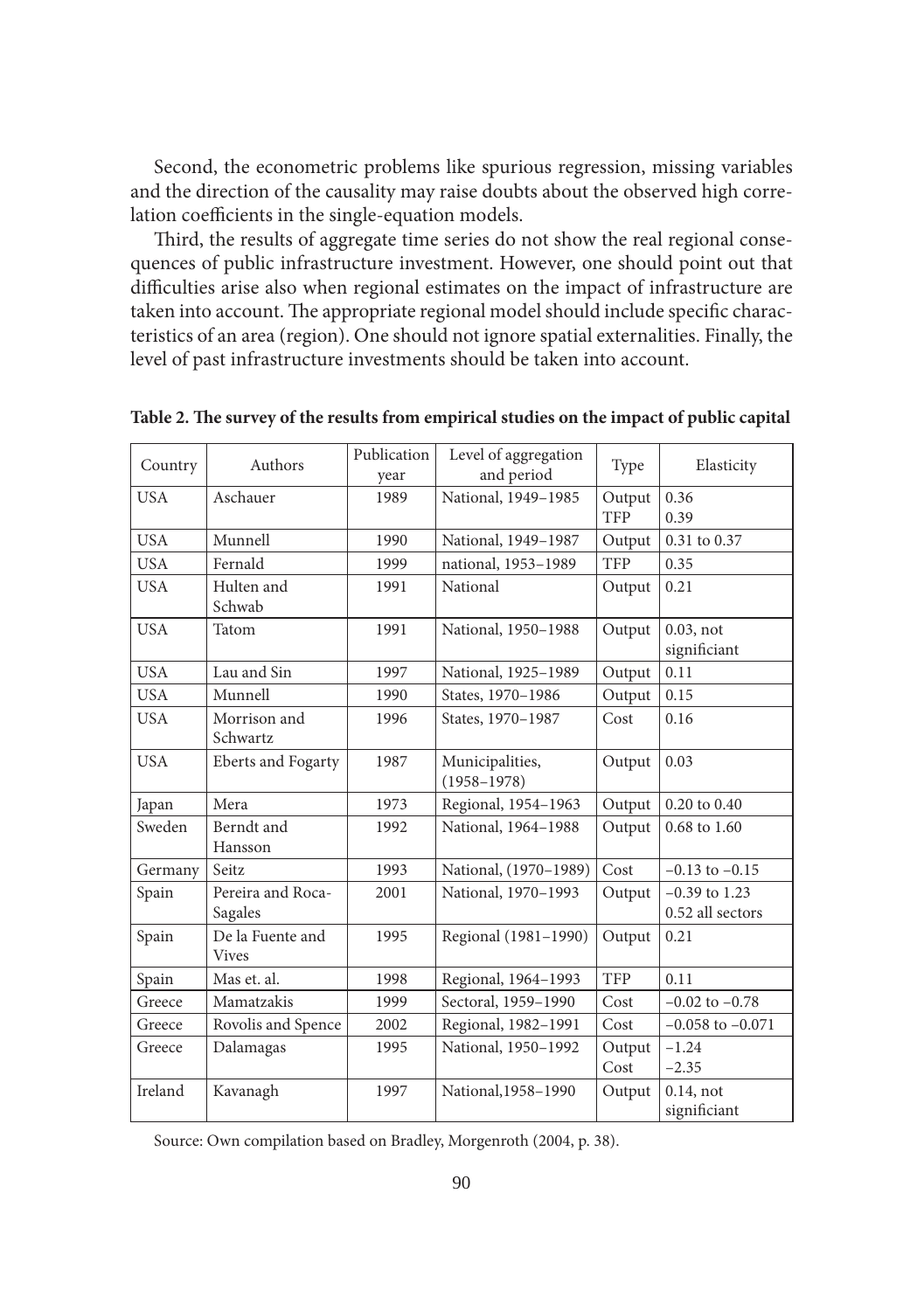Fourth, there are many drawbacks of using production function models. It is difficult to assess whether the level of infrastructure is insufficient or excessive. Another problem is that the production function reflects only technological relations and ignores the role of factor prices in the decision making process of a firm. For that reason, an alternative, advantegeous approach is frequently used – cost function approach.

Fifth, the effects of an increase of public capital stock may differ between the short medium – and the long-term.

Sixth, the retrospective studies are not the best way to justify future expenditures on the infrastructure network. Due to the changes in the economic structure, technical solutions that were sufficient for decades might not be effective any more. For example, railways were replaced by highways and highways are being replaced by air transport and telecommunication infrastructure.

Finally, it should also be noticed that thanks to intelligent transportation systems and proper management, one can ensure better access to transport infrastructure. The same effect can be obtained by using more flexible pricing system. In other words, better management would not be reflected in aggregate capital stock series.

The conclusion of the paper is that public capital has a positive influence on growth when one uses data from the whole economy. However, the relationship between the level of public capital and return to infrastructure investment is nonlinear. With respect to a relatively low level of infrastructure services – the provision of public capital improvements is effective. Moreover, taking into account the results of many empirical researches and new economic geography theory, one should add that interregional infrastructure can lead to regional divergence rather than convergence.

The statistical regional database for Poland and other Eastern European states including public capital data at regional levels, should be created. Such a database is needed to help to analyse the possible impact of infrastructure on regional development. Although it will be difficult, it is important as a future direction of research in this area.

## *References*

- Aschauer D.A. (1989), *Is Public Expenditure Productive?* Journal of Monetary Economics, Vol. 23, pp. 177-200.
- Aschauer D.A. (2000), *Do States Optimize? Public Capital and Economic Growth*, The Annals of Regional Science.
- Baldwin R., Forslid R., Martin P., Ottaviano G., Robert-Nicoud F. (2003), *Economic Geography and Public Policy*, Princeton University Press.
- Barro R.J. (1990), *Government Spending in a Simple Model of Endogenous Growth*, Journal of Political Economy No. 5.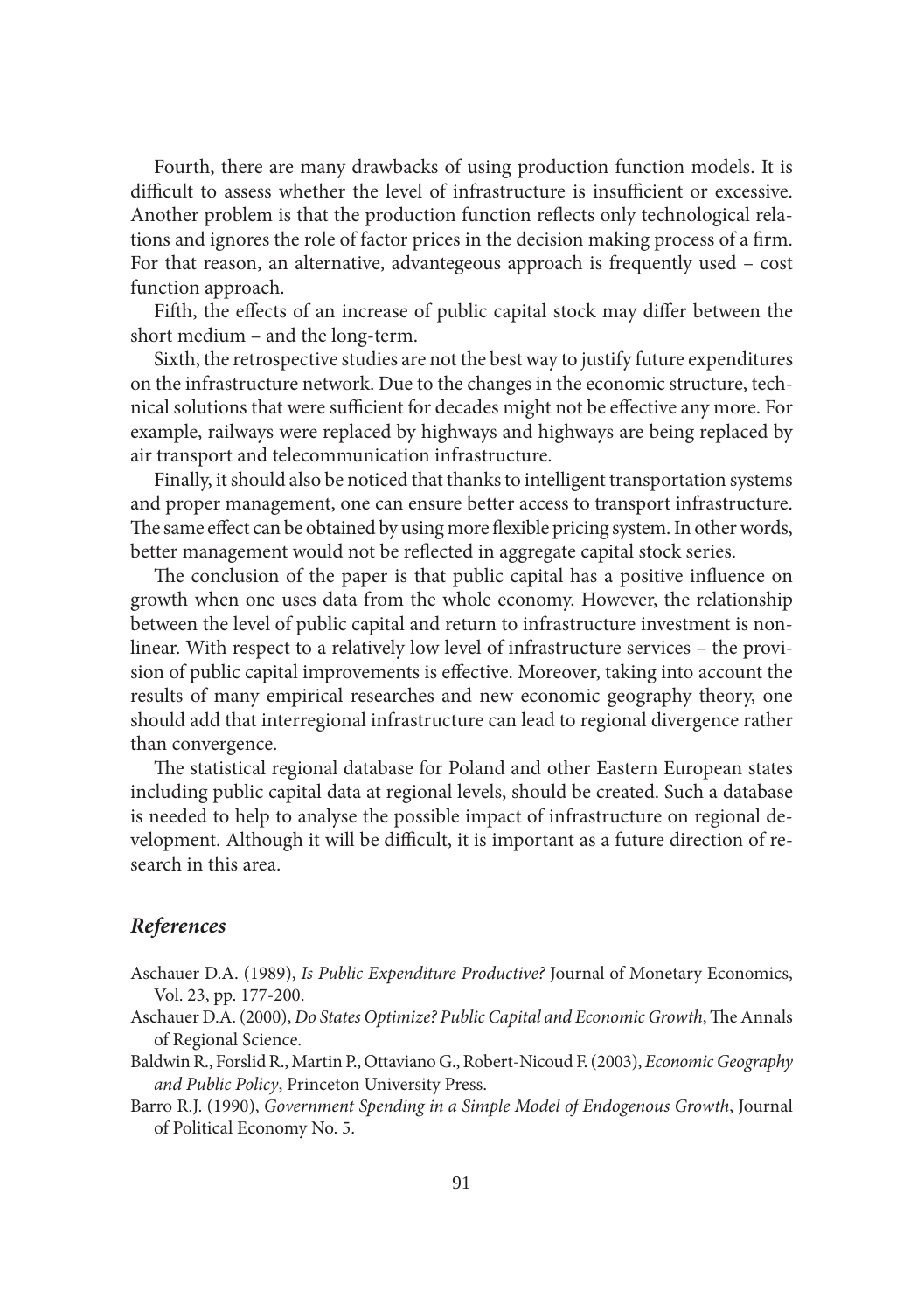- Berndt E.R., Hansson B. (1992), *Measuring the Contribution of Public Infrastructure Capital in Sweden*, Scandinavian Journal of Economics, Vol. 94, pp. 151-168.
- Biehl D. (1986), *The Contribution of Infrastructure to Regional Development*, European Communities, Luxembourg.
- Blades D. (1999), *Capital Stocks Statistics: Theory and Practice*, *OECD*.
- Boarnet M.G. (1996), *Geography and Public Infrastructure*, The University of California Working Paper, No. 305, Berkeley, January.
- Bosca J.E., Escriba F.J., Murgui M.J. (2002), *The Effect of Public Infrastructure on the Private Productive Sector of Spanish Regions*, Journal of Regional Science, Vol. 42, No. 2, pp. 301-326.
- Bradley J., Morgenroth E. (2004), *A Study of the Macro-economic Impact of the Reform of EU Cohesion Policy*, The Economic and Social Research Institute, Dublin.
- Button K. (1998), *Infrastructure Investment, Endogenous Growth and Economic Convergence*, The Annals of Regional Science, pp. 145-162.
- Duro J.A. (2001), *Regional Income Inequalities in Europe: An Updated Measurement and Some Decomposition Results*, Instituto de Análisis Económico CSIC.
- Eberts R.W. (1986), *Estimating the Contribution of Urban Public Infrastructure to Regional Economic Growth*, Fed. Res. Bank of Cleveland Working Paper, No. 8610, December.
- Fang B., Han X. (1998), *Highway Capital Stock: Concepts and Measurement*, Second Meeting of the Canberra Group on Capital Stock Statistics, OECD.
- Fernald J.G. (1999), *Roads to Prosperity? Assessing the Link Between Public Capital and Productivity*, American Economic Review, Vol. 2, June, pp. 619-638.
- Gramlich E.M. (1994), *Infrastructure Investment: A Review Essay*, Journal of Economic Literature, Vol. 32, No. 3, September, pp. 1176-1196.
- Holtz-Eakin D. (1994), *Public Sector Capital and the Productivity Puzzle*, Review of Economics and Statistics, Vol. 76, February, pp. 12-21.
- Holtz-Eakin D., Schwartz A.E. (1994), *Spatial Productivity Spillovers from Public Infrastructure: Evidence from State Highways*, International and Public Finance, Vol. 2, No. 3, pp. 459-468.
- Hulten C.R., Schwab R.M. (1991), *Public Capital Formation and the Growth of Regional Manufacturing Industries*, National Tax Journal, Vol. 44, No. 4, pp. 121-134.
- Hulten C.R., Schwab R.M. (1993), *Infrastructure Spending: Where Do We Go From Here?* National Tax Journal, Vol. 46, No. 3, pp. 261-273.
- Hurst C. (1994), *Infrastructure and Growth: A Literature Review*, EIB Papers, No. 23, pp. 57-69.
- Johansen S. (1994), *The Role of the Constant and Linear Terms in Cointegration Analysis of Nonstationary Variables*, Econometrics Reviews, Vol. 13, pp. 205-229.
- Lakshmanan T.R., Anderson W.P. (2002), *Tranportation Infrastructure, Freight Services Sector*  and Economic Growth, A White Paper prepared for The U.S. Department of Transportation Federal Highway Administration, Boston, January.
- Lau S.P., Sin C. (1997), *Public Infrastructure and Economic Growth: Time-Series Properties*  and Evidence, The Economic Record, Vol. 73, No. 221, June, pp. 125-135.
- Martin P. (1998), *Can Regional Policies Affect Growth and Geography in Europe?* The World Economy, Vol. 21, No. 6, August.